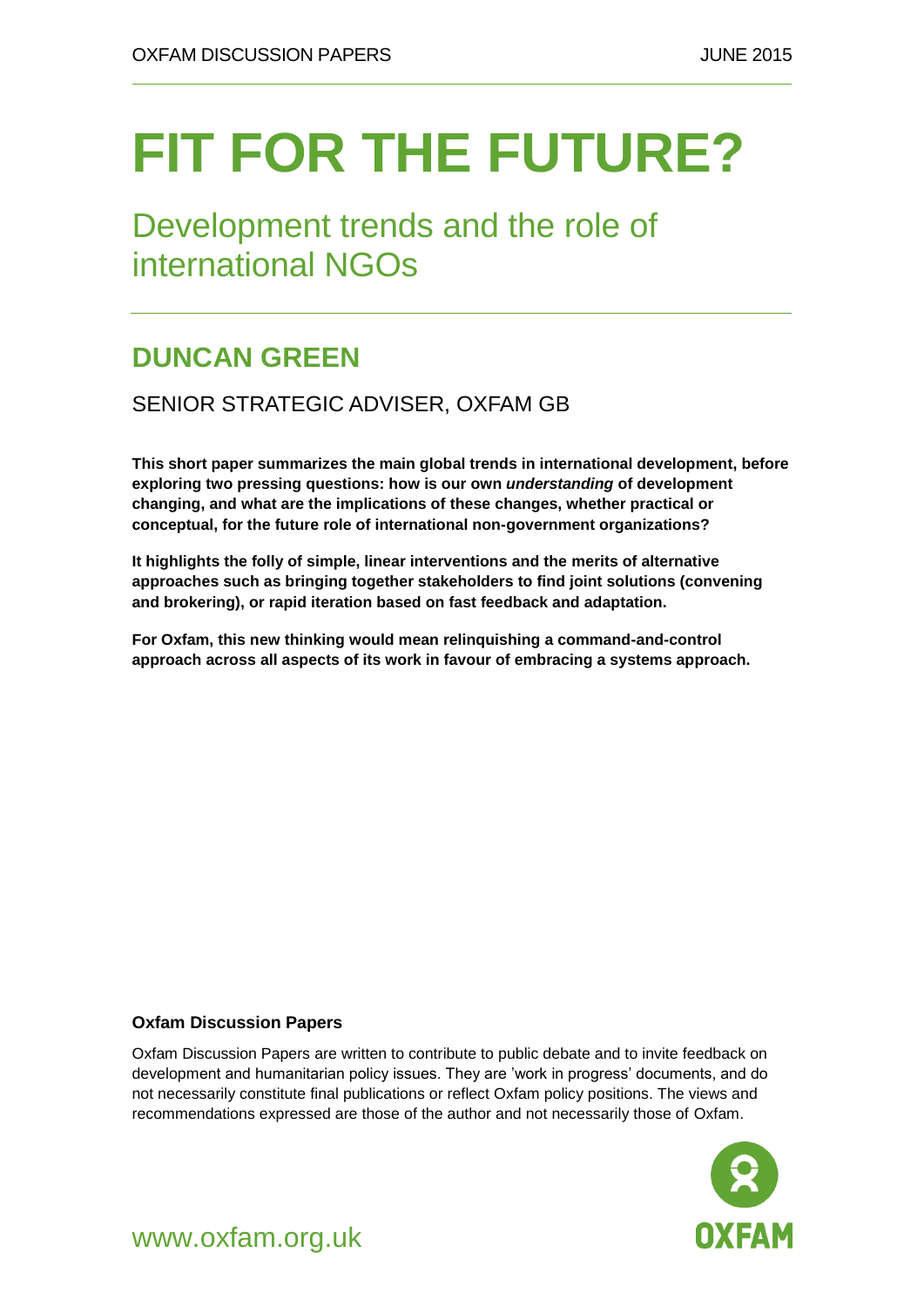## SUMMARY

After briefly summarizing the main trends in international development, this short paper explores two pressing questions: how is our understanding of development changing, and what are the implications of these changes for the future role of international non-government organizations (NGOs)? The paper is intended to provoke discussion rather than offer a balanced overview. It does not represent Oxfam policy.

Increased attention to systems thinking in development raises profound challenges for international NGOs. It highlights the folly of simple, linear interventions and the merits of alternative approaches such as bringing together stakeholders to find joint solutions (convening and brokering), or multiple experiments and rapid iteration based on fast feedback and adaptation. The non-linear nature of most change processes also underlines the need to be able to spot and respond to potentially short-lived windows of opportunity, such as shocks or moments of political flux.

Unfortunately, a simplistic interpretation of private sector thinking is also pushing aid agencies towards a linear 'Fordist' (assembly line) approach to going to scale, even though large parts of the private sector have long since abandoned that approach in favour of systems thinking, disruption and innovation.

How should international NGOs respond to this changing environment? How can they plan and operate within complex systems, accepting that they cannot know what is going to happen? There are numerous options, most of which would entail a substantial change in working practices.

For Oxfam, this would mean relinquishing a command-and-control approach across all aspects of its work in favour of embracing a systems approach. In terms of investment, this means increasing the ratio of 'change capital' to 'delivery capital'.

Pursuing this kind of change would mean asking some tough questions:

- 1. Does size matter? Is working in this way best done by major international NGOs with their advantages of large knowledge bases and economies of scale, or by a cluster of more agile ‗guerrilla' organizations like Global Witness, Avaaz or single-issue institutions like the Ethical Trading Initiative?
- 2. How can Oxfam identify and address sources of inertia in its programming? Unless it does, these kinds of discussions are unlikely to reach a different outcome.
- 3. What does this mean for Oxfam's staff? What would need to change in terms of HR practices (recruitment, training, performance management, incentives and internal narratives) to become an organization with a better balance of planners and searchers (entrepreneurs)?
- 4. And how could such an organization be funded?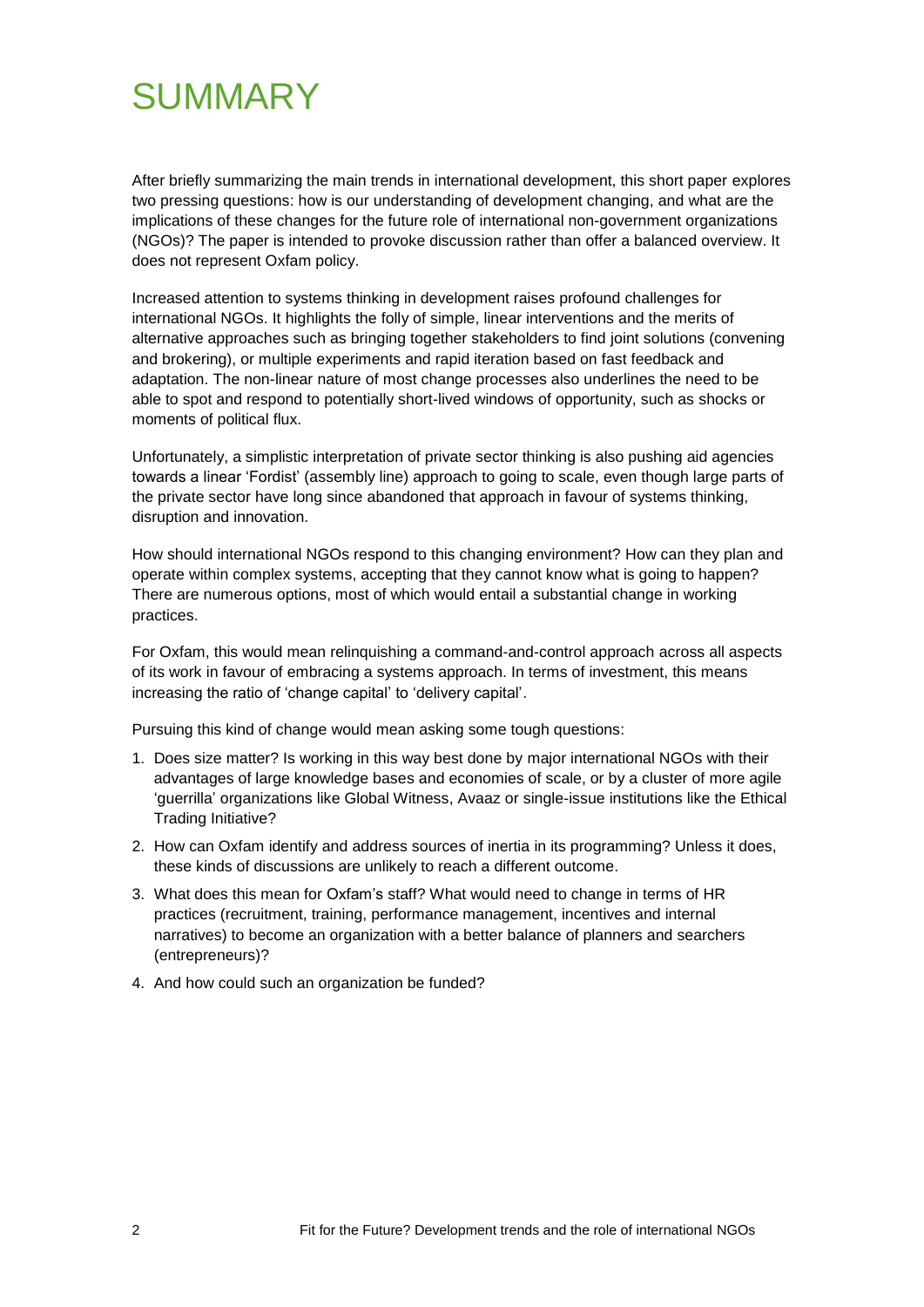# 1 THE CHANGING FACE OF DEVELOPMENT

This section briefly summarizes the headlines from several horizon scans of the changing nature of global development.<sup>1</sup>

### THE SHIFT TO THE SOUTH

Beyond the well-documented rebalancing of the world's economy from West to East lie several other relevant trends:

- Sources of financing for development: There has been a decline in official aid relative to domestic resource mobilization (better taxation of natural resources, other tax reforms) and to other forms of inflow (migrant remittances, private investment).
- A Southward migration of social and health issues once seen as largely 'Northern' problems: Ageing, obesity, alcohol and tobacco addiction, mental illness, the illicit drug trade and road traffic accidents all now kill considerably more people in developing countries than, say, malaria.
- A blurring of the boundaries between South and North: This has produced 'South in the North' pockets of marginalization and exclusion, as well as 'North in the South' islands of extreme privilege – both of them driving greater levels of inequality.
- The rise of 'One World' collective action problems (climate change, planetary boundaries, the arms trade, international taxation, curbing corporate malpractice): These are problems that do not lend themselves to exclusively national solutions.

#### THE CHANGING LOCATION AND DEMOGRAPHICS OF ABSOLUTE (<\$1.25 A DAY) POVERTY

- In most countries, widespread poverty is giving way to pockets of chronic poverty.
- According to the most fine-grained recent analysis, 60 percent of the multidimensional poor live in pockets of poverty outside the least developed countries. $^{2}$
- In the longer term, as effective states generate growth and some degree of trickle-down, fragile and conflict states are likely to become the final, most difficult terrain for 'getting to zero' on absolute poverty.<sup>3</sup>

One social and political consequence of development has been growing social complexity and diversity within developing countries:

- Economic growth has prompted the rise of domestic middle classes, which have become increasingly important political actors, along with increasingly vocal domestic private sectors (whether individual companies or business associations).
- Mass literacy, better healthcare and urbanization have underpinned a rise in mass political engagement, which has both fed and been fed by the spread of governments chosen through elections (albeit often some way short of full democracy).
- Girls' education, literacy and women's increasing role in the paid workforce have both prompted and been reinforced by a rise in women's political engagement (in mainstream politics and in social and women's movements).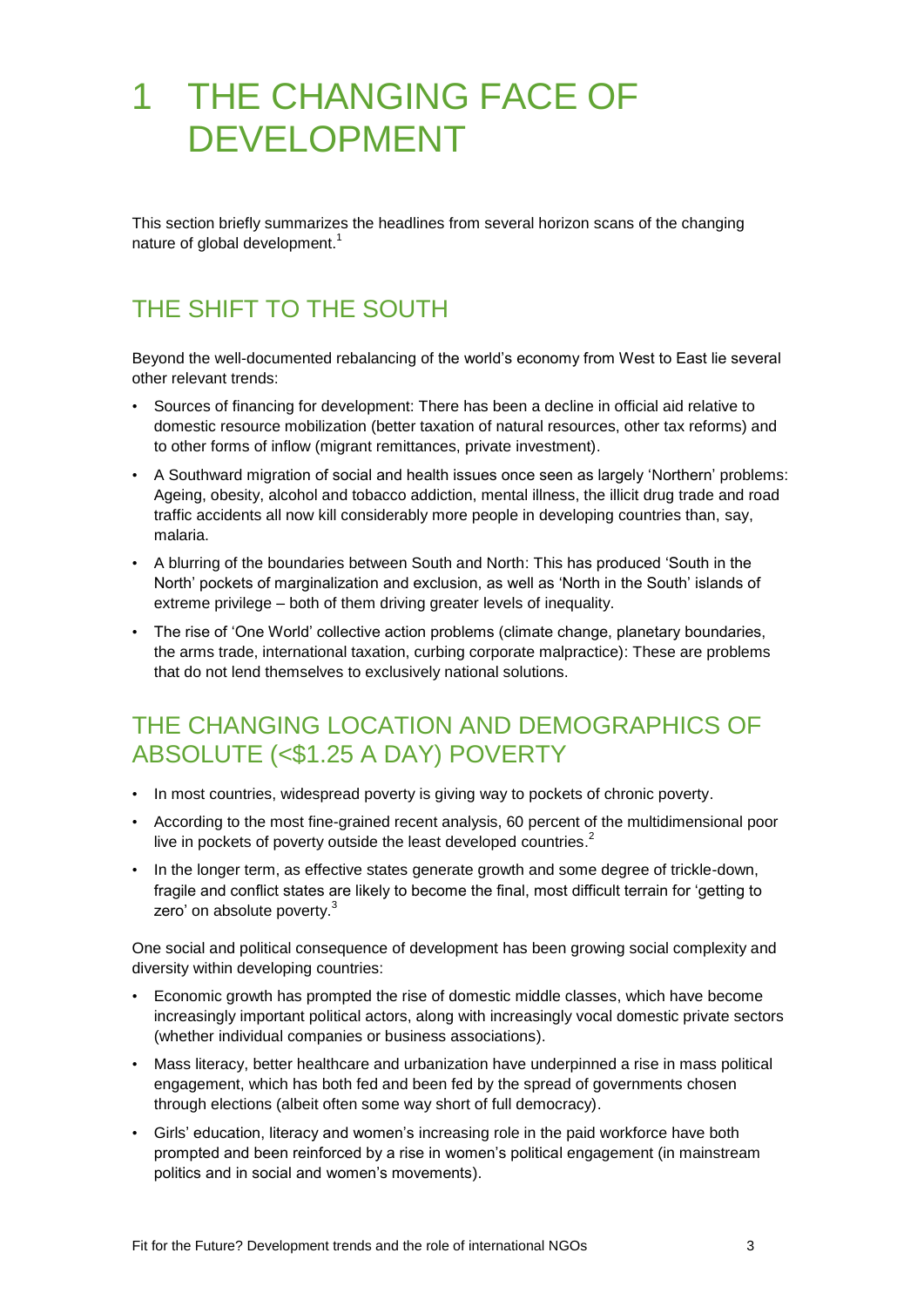- This growing agency of a range of social actors has been enhanced by the increased connectivity available through the spread of communications technologies and improved infrastructure.
- In most countries, growth has also been accompanied by increased inequality, sharpening political and social conflicts.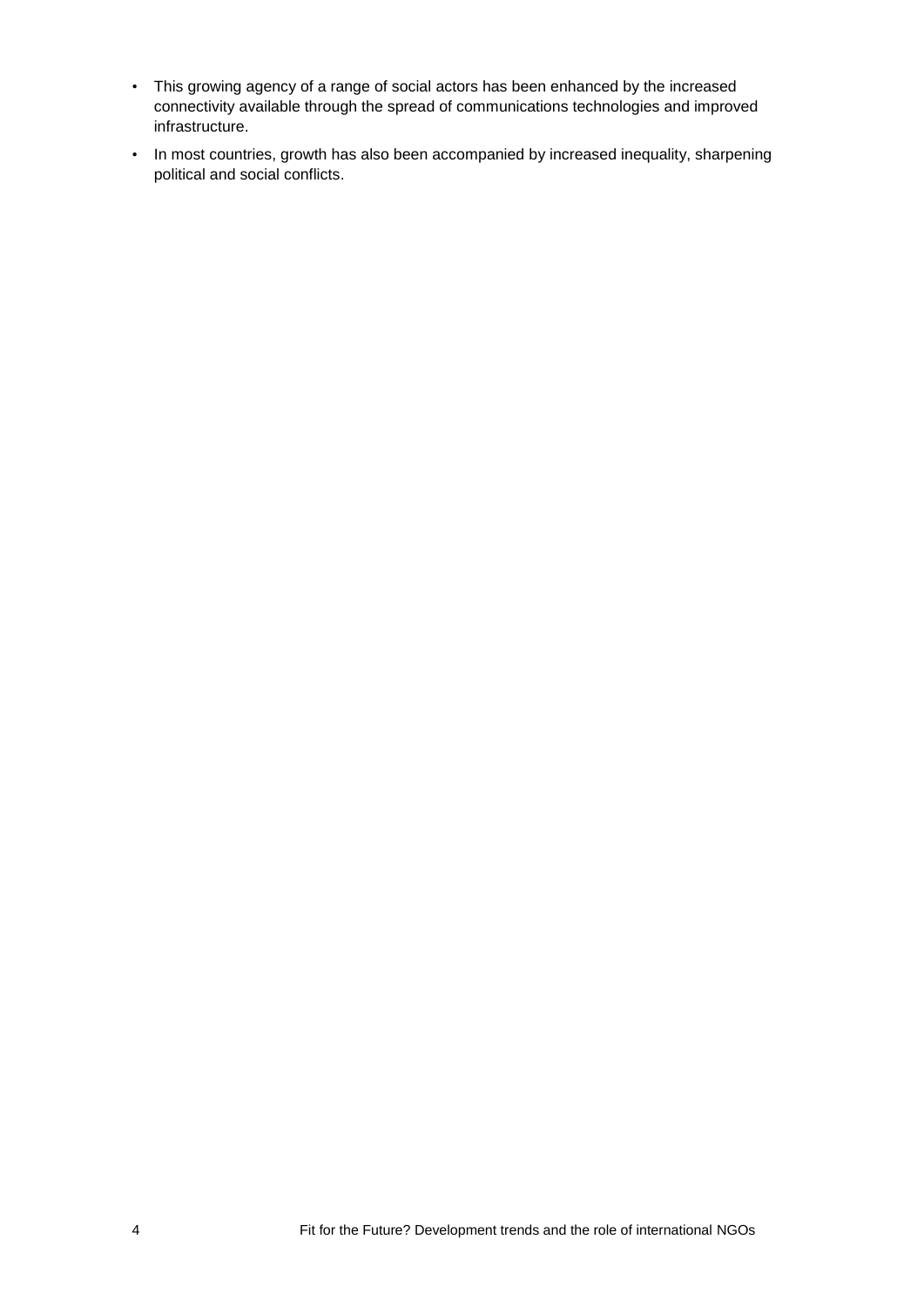# 2 DEVELOPMENT'S CHANGING DRAMATIS PERSONAE

The development shifts outlined in the previous section have led to an upheaval in the 'cast list'– partly through the rise of new actors and partly through recognition of the importance of hitherto-ignored players.

The increasing economic and political power of many Southern states is undeniable and has already had profound consequences for international NGOs. More and more of their activities and spending (on programming and influencing) take place at national level; 'state-building' at local or national level is a growing activity in areas such as humanitarian relief; and influencing states through programming, partnerships and advocacy is becoming more important relative to, for example, global campaigns on bodies such as the World Trade Organization (WTO). All of these trends are likely to continue and intensify.

But seeing the world in terms of nation states is also problematic. Sub-national state bodies such as city councils or provincial authorities are often at the forefront of innovation on environmental and social issues, $<sup>4</sup>$  while rapid urbanization has been accompanied by an</sup> upsurge in urban social movements. Is it time for international NGOs to think in terms of ‗citylevel' change strategies rather than national or global ones?

In many countries, the rise of a middle class – both inside the state system and, increasingly, in the private sector – has major political consequences. Many political scientists<sup>5</sup> and some economists<sup>6</sup> see this as a key driver of democracy and human rights (although it should be remembered that in some contexts it can have the opposite effect, resisting reforms that would benefit poor people). In addition,

- international migration has led to an increasing role for national diasporas, both as sources of finance but also as political and social actors.
- South–South interactions that completely bypass the traditional powers (and international NGO home countries) are increasingly important, including government-to-government contacts and the rise of Southern transnational corporations (TNCs). BRAC International<sup>7</sup> has become the first major Southern international NGO, with a €75m turnover in 2014, providing a low-wage alternative to conventional Northern service delivery NGOs.<sup>8</sup>
- Civil society is both more vocal and more at risk. According to Tom Carothers and Saskia Brechenmacher of the Carnegie Endowment for International Peace, 'The lion's share of the most significant political upheavals of the past 15 years have come about as the result of assertive citizen activism...<sup>,9</sup> Interestingly, though, much of this activism has bypassed the bulk of conventional civil society organizations (CSOs) that are partnered with international NGOs. There is therefore increasing recognition of the breadth and diversity of grassroots CSOs (including those that are faith-based, employment-based or neighbourhood-based), traditional groupings such as burial and savings societies, or cultural groups such as the soccer club supporters that played an important role in Tahrir Square. In addition, what might be called middle-class civil society – the media, higher education or private sector associations – is also on the rise in many countries.

But assertive states have also moved to curb civil society's role. In recent years, more than 50 countries have enacted or seriously considered legislative or other restrictions on the ability of NGOs to organize and operate, according to Carothers and Brechenmacher.<sup>10</sup>

New technologies have acted as multipliers for many of these trends, including at the level of individual citizens. Increasingly, poor people have access to identity documents and SIM cards, which has implications for gaining voice and access to services. New technologies are also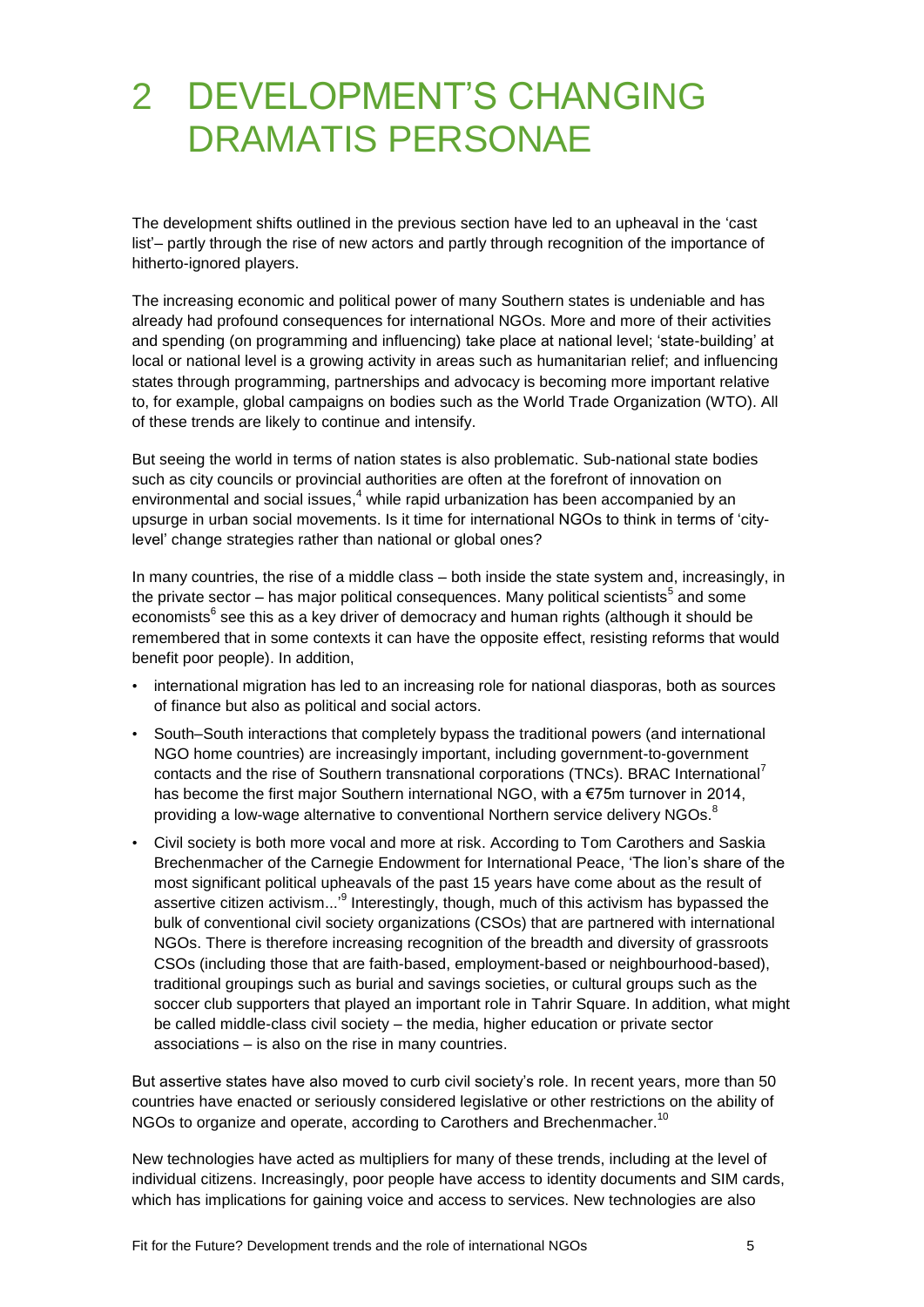opening up new possibilities for aid agencies – for example, in mapping during emergency response, individual cash transfer schemes and 'disintermediated giving' from Northern benefactors that can bypass traditional charity structures. But much of the real innovation is coming from start-up NGOs rather than the established players. This is epitomized by the GiveDirectly charity,<sup>11</sup> which has built up an \$18m turnover in just three years by putting 91 cents of every donated dollar directly onto the SIM card of a Kenyan living in poverty (85 cents in Uganda). Avaaz<sup>12</sup> offers a similar example of disruptive innovation in online campaigning.

Increasing political density in the South contrasts with a 'G Zero' vacuum at international level. As Mark Malloch-Brown puts it, 'The dilemma of the modern politician is that the answers are abroad but the votes are at home.<sup>13</sup> So, according to a forthcoming paper by Alex Evans,<sup>14</sup> the toughest issues increasingly get escalated upwards – to heads of government at home and to bodies like the G7 or G20 internationally – where there is too little capacity to do much more than react. The urgent ends up crowding out the essential (financial reform, climate change, international taxation), with long-term risk management giving way to firefighting the crisis of the day.

Reflecting these shifts, the aid conversation has changed. According to Oxfam Global Innovation Adviser, James Whitehead:<sup>15</sup>

- ‗Supporters used to be happy with standing orders to a trusted international NGO and the odd letter to an MP. Now they want to see where their money goes and engage on their own terms.
- Donors wanted international NGOs to deliver agreed projects. Now they don't care who delivers as long as they can demonstrate value for money and quantifiable results.
- Local NGOs wanted the funding that was available through international NGOs. Now they want direct access to funds and greater control.
- National governments wanted to encourage aid and service providers through NGOs. Now they don't want foreign meddlers and are happy with no-strings Chinese assistance.
- The private sector wanted CSR [corporate social responsibility] and publicity. Now it wants partnership or the chance to win the donor contract.'

All of these changes in the development landscape provide new opportunities and threats (including potentially existential ones) for international NGOs.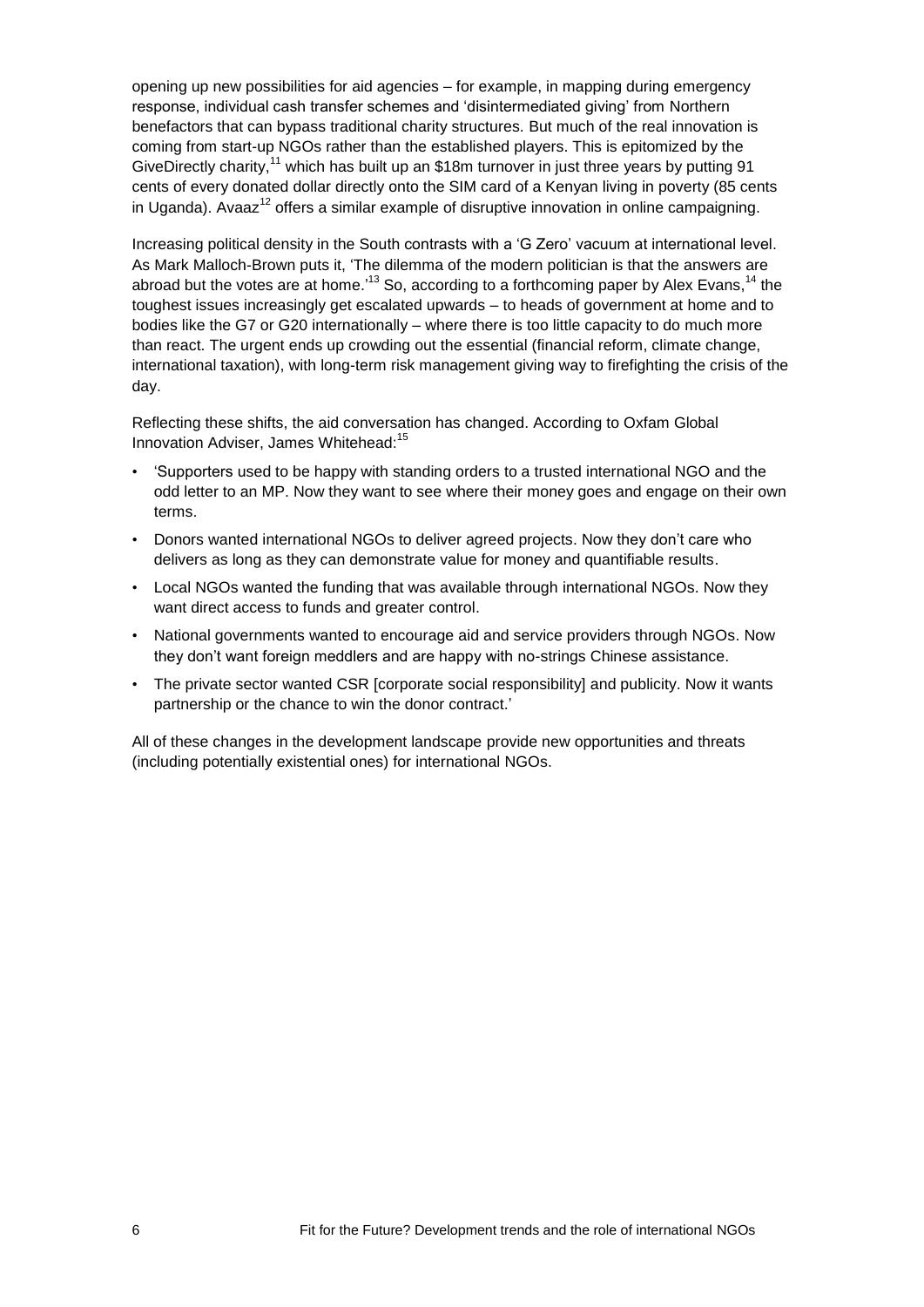### 3 THE CHANGING UNDERSTANDING OF DEVELOPMENT

The previous two sections have summarized some fairly well-trodden ground – the changing issues and actors in the development game. This section summarizes something more intangible and perhaps less well-known: a number of breakthroughs and shifts in our understanding of the process of development.<sup>16</sup> (By 'our', I mean the aid industry and its academic support network.)

**Systems thinking and complexity:** Baking a cake is a linear, 'simple' system. All I need to do is find a recipe, buy the ingredients, make sure the oven is working, mix, bake – and voila! However bad the cake I made, you'll probably be able to eat it. Baking a cake is a pretty accurate metaphor for the current practices of many aid organizations. They decide on a goal (the cake), pick a well-established method (the recipe), find some partners and allies (the ingredients), and off they go.

But most social, political and economic systems are *not* simple – they are complex systems, in which the sheer number of relationships and feedback loops means that the system cannot be reduced to simple chains of cause and effect. Think of a crowd on a city street, or a flock of starlings wheeling in the sky at dusk. It is impossible to predict (even with supercomputers) the movement of any given person/starling, but there is order; few collisions happen, even on the most crowded streets.

Some of the characteristics of complex systems that are most relevant to international NGOs include the following.

**They are quite literally out of control**: No one pedestrian or starling controls the crowd. Complex systems evolve in ways that are unforeseeable (however smart we may be). The question for international NGOs and others seeking to influence the system becomes this: what aspects are within our control and what should we let go of (not least because seeking to control it could reduce the prospects of success)?

**Every context is specific and different**: Similar interventions in different places and at different times will have different results. Local knowledge and networks created by local actors matter more than imported best practice. Rather than getting involved directly in complex local processes, big donors may be better advised to pursue 'arm's length' approaches by funding intermediary organizations better able to develop local networks and adapt to events.<sup>17</sup>

**Critical junctures and shocks**: Change in complex systems is often characterized by moments of sudden change (with recent examples including the Arab Spring, food price spikes and financial meltdowns). International NGOs need to recognize shocks both as major windows of opportunity (for example, in their advocacy work) and as threats, leading to a focus on tackling vulnerability by building resilience, as well as trying to dampen or prevent shocks in the first place. Developmental 'shock absorbers' – from social protection to food reserves – have become much more salient in the development debate.

**Resilience**: Like complexity, 'resilience' is both a relatively new addition to aid agency jargon and a property of systems rather than of their individual components. The term describes something that lies at the heart of 'well-being' – the ability of women and men to realize their rights and improve their lives despite shocks, stresses and uncertainty. This goes beyond helping people survive one shock after another, to enabling people to thrive despite the shocks,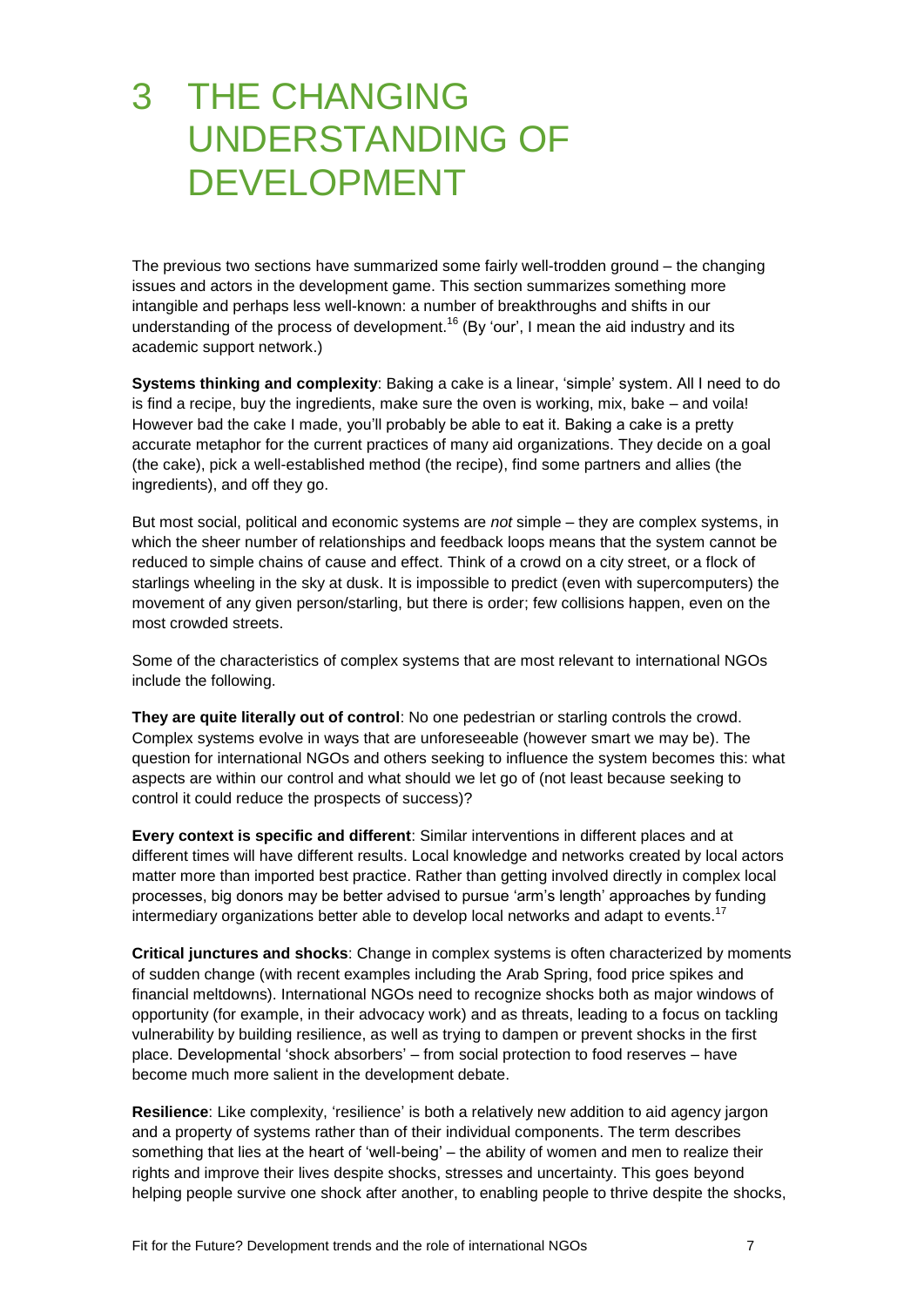stresses and uncertainty that affect their lives. A systems approach is essential to understand the factors that combine to strengthen or undermine the resilience of poor people and their communities.

**Doing Development Differently (DDD)**: A network of academics and aid agencies (including Harvard, the Overseas Development Institute (ODI) and some leading thinkers on governance at the World Bank) have issued a 'DDD manifesto',<sup>18</sup> which criticizes the failure of most orthodox aid interventions (epitomized by universal 'best practice' approaches to reform) and argues that successful initiatives reflect certain common principles:

- They focus on solving local problems that are debated, defined and refined by local people.
- They are legitimized at all levels (political, managerial and social), building ownership and momentum throughout the process to be 'locally owned' in reality (not just on paper).
- They work through local ‗conveners' who mobilize all those with a stake in the issue (in formal as well as informal coalitions and teams) to tackle common problems.
- They blend design and implementation through rapid cycles of planning, action, reflection and revision, drawing on local knowledge, feedback and energy to foster learning – from success as well as failure.
- They manage risks by making 'small bets': pursuing activities that show promise and dropping others.
- They foster real results real solutions to real problems that have real impact: they build trust, empower people and promote sustainability.

One of the intellectual drivers behind the DDD manifesto is Harvard's Matt Andrews. He argues that the role of outsiders should not be to propose solutions, but to help identify, research, amplify and get consensus on the nature of problems, and then convene local stakeholders to seek solutions through 'iterative adaptation'.<sup>19</sup>

But there are some weaknesses of the DDD approach; these include a tendency to downplay the importance of political contestation and power imbalances as obstacles to progressive change (what if the local political boss simply blocks reforms to his sources of kickbacks?), and its relative gender blindness. This is unfortunate, since feminist thinking and the increased attention to women's rights has informed many of the new ideas in development, leading to a deeper understanding of the nature of power, poverty and well-being. If it can avoid being confined to a gender rights silo, a women's rights lens could make an important contribution to wider discussions on the nature of innovation, leadership and social norms. It may well be that attention to political and gender dynamics should sit alongside systems thinking and 'doing development differently', constituting three pillars that are all required if aid agencies are to keep up with a rapidly changing world.

**Leadership**: When actions and policies are shaped by local contexts, donors may find that it makes more sense to invest in people, in particular leaders, rather than pursuing specific reforms. Scholarship programmes fall into this category; indeed, several US institutions such as the MacArthur Foundation<sup>20</sup> have gone as far as providing unrestricted funding ('genius grants') to individuals they judge to be particularly likely to do good work. Closer to home, there has been increased interest in the origins and nature of ‗developmental leadership' and how to promote it.<sup>21</sup>

**Norms and values**: In recent years, international NGOs have focused a great deal of their efforts on changing policy, at the national and international levels. However, there is increasing recognition of the deeper underlying importance of social norms and values (aka attitudes and beliefs) in shaping how development evolves in areas such as rights or environmental stewardship. Oxfam is probably ahead of the game in some areas in this regard – for example, in its work on women's empowerment and leadership. Recent research has shown how deeply embedded norms – for example, around violence against women and children's rights – can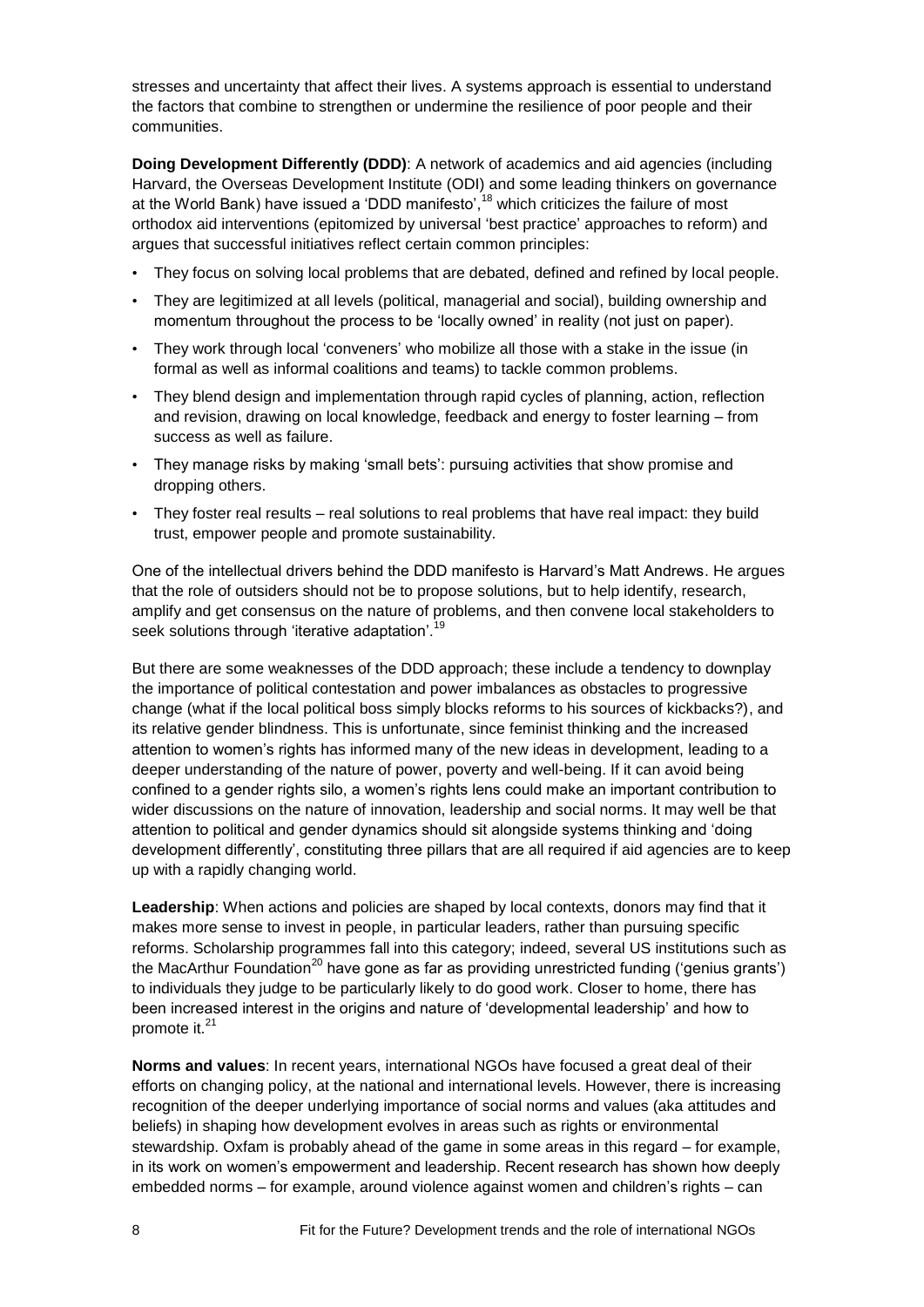shift relatively rapidly through a combination of top-down action (e.g. UN Conventions) and pressure from below (social movements and community activism).

But there is one key driver of norms and values with which Oxfam and many other international NGOs struggle to engage: faith and religion. This may stem from a secular bias in the way aid is conceived (in turn, partly due to the predominance of economics in understanding and interpreting development). But it may also reflect the nature of religious polarization, with faith having the ability to play both a positive and negative role in development (conceived by Amartya Sen as a progressive expansion of 'the freedoms to be and to do').

Other changes in thinking within the development sector raise challenges for these ideas in the following areas.

**Private sector pre-eminence**: The rising profile of private sector language and approaches is a welcome correction to a development discourse – epitomized by the Millennium Development Goals (MDGs) – which gave too little attention to jobs, growth and livelihoods. On a more parochial note, large, private sector companies are playing an increasing role in the aid business both as implementers and consultants. There is also much that can be learned from the private sector in managing complexity, innovation and adaptability. However, there is also an undeniable level of uncritical hype, $^{23}$  and a danger that 'private sector solutions' are supported even when they are ineffective, or risk exacerbating exclusion and inequality.

Overall, there has been a failure to apply the lessons from the 'Doing Development Differently' rethink to advocacy of private sector solutions in development, which are often excessively simplistic: markets are better than states at delivering certain types of goods and services (including at the macro level in terms of jobs, growth, etc); but it is equally clear that the respective roles of business and the state, the manner in which they should be balanced and regulated, and the power and potential of different types of actors (big, small, local, global, etc) is dependent on the sector, context and timing. It is particularly galling that non-private sector development people apply such a linear understanding to the role of the private sector, when companies themselves epitomize the need to work in non-linear ways. $24$ 

**Results and value for money**: ‗Doing development differently' is only one of the new intellectual currents that are transforming our understanding of aid and development. Partly in an effort to shore up public and political support for aid budgets, donors are increasingly demanding tangible results and a focus on value for money. In theory, there is no reason why that should inhibit a shift to systems thinking, 'learning by doing' and iterative adaptation. In practice, though, budgets are constrained, staff are in short supply, and measuring results and value for money in complex systems is much more difficult and expensive than counting bednets and vaccines. The risk is that such practicalities will skew development actors towards counting what can be counted rather than counting what counts.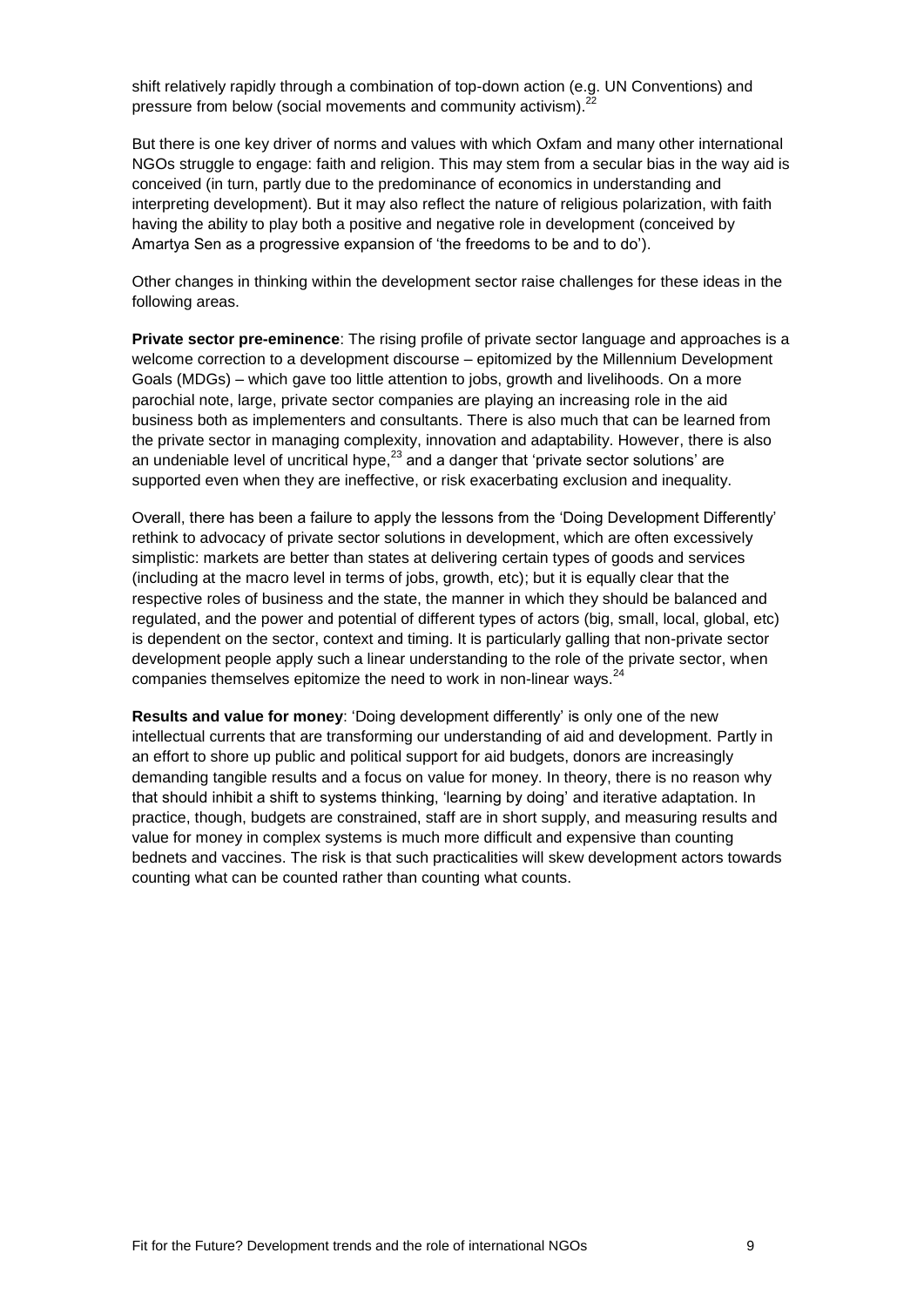### 4 HOW SHOULD INTERNATIONAL NGOS ADAPT TO THIS CHANGING ENVIRONMENT?

This is the key question for this paper. In this section, we use the analysis of previous sections to generate some options and questions for the future of international NGOs.

#### SYSTEMS THINKING

How do we plan and operate once we accept that in a complex system, we cannot know what is going to happen? There are numerous options, most of which would entail substantial changes in the working practices of large international NGOs like Oxfam.

**Relinquishing control**: A traditional command-and-control stance is ill-suited to complex systems: it reduces diversity, stifles innovation and adaptability, and slows down response times to changing circumstances. But institutional anarchy is not an option either—international NGOs must be accountable for how we spend money and the impact of that spending. We need to manage risk, but how do we decide what to try and control, and what to let go of? In a complex system, a default option of 'don't control unless there is good reason to do so' may be more productive than the reverse approach, which would say 'control unless there is a reason not to'. What would such a change in approach mean for Oxfam and its donors?

**Fast feedback**: If we don't know what's going to happen, we have to detect changes in real time, especially when the windows of opportunity they generate are short-lived. That means having (or developing) acute antennae, embedded in multiple networks, picking up signals of change and bringing them into the organization. This in turn requires an organizational culture that thanks staff for doing so and is ready to adapt or even shelve the previous plan if that is the best way of responding to events. In aid work, this is the daily reality for people working on emergencies, but those working on campaigns or long-term programming are sometimes either reluctant to abandon the plan or simply unaware that the context has changed and new opportunities have opened up. Advances in information and communications technology (ICT) should enable this to happen, but we have been slow to change business models. Where is the equivalent of TripAdvisor<sup>25</sup> for the development sector?

**Multiple parallel experiments, fail faster, learn and adapt**: In a complex system, it is highly unlikely that agencies will get things right from the outset, or even if we do, that we will stay on course. It is crucial to 'fail forwards'. How quickly we detect failure and respond to it is central to making change happen; staff have to be ready to have candid discussions and learn from failure, rather than sweep it under the carpet. Fast feedback on our organizational impact is thus just as important as feedback on the world outside, not least to detect unintended consequences (if people are keeping chickens in the latrines we are building, we probably need to go back to the drawing board!) One way of accelerating this process is by mimicking venture capitalists who, perhaps unwittingly, adopt an evolutionary theory of change by backing ten projects knowing that nine will fail (and knowing that he/she will make enough money on the one that succeeds to more than compensate for the other failures). Oxfam's Chukua Hatua accountability programme in Tanzania is one (rare) example of a successful venture capitalist approach to development.<sup>26</sup>

But is the success/failure spectrum the right way for international NGOs to think about performance? Or is it an unhelpful polarizing dichotomy when, unlike the private sector, there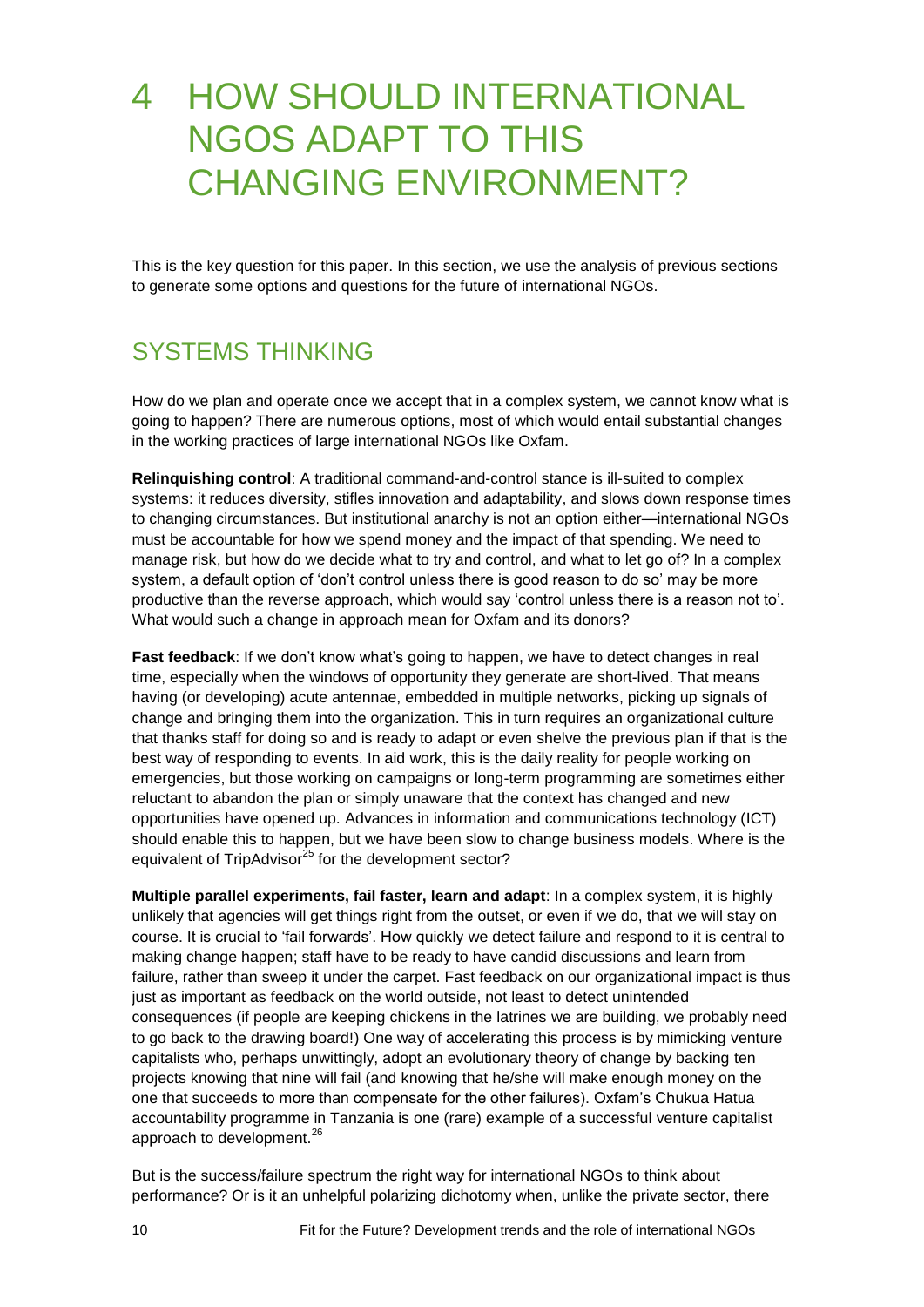isn't usually a clear ‗bottom line' and, in practice, almost any programme or change process is a combination of the two? Isn't it more important to be able to identify elements within a programme that are not working and fix them en route, rather than reduce everything to binary red/green lights?

There is a temporal issue here too. Development veterans who return to countries after long absences find that local staff in programmes that were once deemed 'failures' often turn up years later at the heart of success stories. Failure, it turns out, is also a complex process.

**Convening and brokering**: When change is non-linear and inherently unpredictable, and solutions must be discovered afresh in each new situation rather than 'rolled out', good results are more likely to be achieved by bringing together the relevant stakeholders in an open-ended process of experimentation, failure and adaptation. Oxfam is starting to build a useful track record in this – for example, by getting more involved in multi-stakeholder initiatives at the global and national levels. Successful Oxfam examples include the Tajikistan Water Supply and Sanitation Network (TajWSS) project<sup>27</sup> and the Vietnam Empowerment and Accountability Programme (VEAP).<sup>28</sup>

Leverage:<sup>29</sup> One of the concerns with redesigning international NGO approaches to make them compatible with systems thinking is that this may lead to a series of context-specific interventions that fail to 'go to scale'. One way round this is leverage – working with others in order to lever a bigger change than we could ever achieve on our own. This depends on developing a rich web of mutually beneficial relationships and alliances at country, regional and global levels; leverage emerges out of that connectivity. Convening and brokering is one example, but so are campaigns and advocacy (leveraging our influence over large corporations, states or international bodies), private sector collaborations (for example, Oxfam's work in helping Unilever develop smallholder-based supply chains), and research (new ideas are the ultimate scalable products).

#### HOW CAN WE PROMOTE INNOVATION?

In complex, fast-changing systems, solutions and approaches need to evolve rapidly. Today's ‗best practice toolkit' is likely to become tomorrow's redundant fax machine. That places a greater premium on innovation, but achieving it with any consistency has proved difficult for Oxfam and others. That may be because the kinds of approaches described above are incompatible with a large international organization with numerous procedures, reporting requirements and accountability chains. But there are some ways of getting around this:

**Collaboration (especially with unusual suspects):** Joint ventures and incubators allow us to engage other capabilities and start-ups.

**Learning by borrowing:** Major tech companies buy-in innovation through mergers and acquisitions of emergent start-ups. Something similar, but less systematic, happens in development, as the ideas of small campaigns and NGOs are picked up by larger NGOs and even governments. Could this be made more explicit?

**Positive deviance**: Positive deviance accepts that success often emerges through an unpredictable combination of luck and skill, and goes looking for it elsewhere in the ecosystem. The approach seeks to identify and study 'outliers' – the results that are particularly good (or bad) – and use them as the basis for change. In his 2013 book on systems thinking and aid, Ben Ramalingam recounts a classic case of positive deviance in Vietnam.<sup>30</sup>

**Create safe spaces ('skunkworks') for innovation:** Google's renowned 20 percent time for personal projects is conspicuous by its absence in international NGOs. It has proved difficult for NGOs to create spaces free from standard organizational procedures and to truly incentivize ‗intrapreneurs'.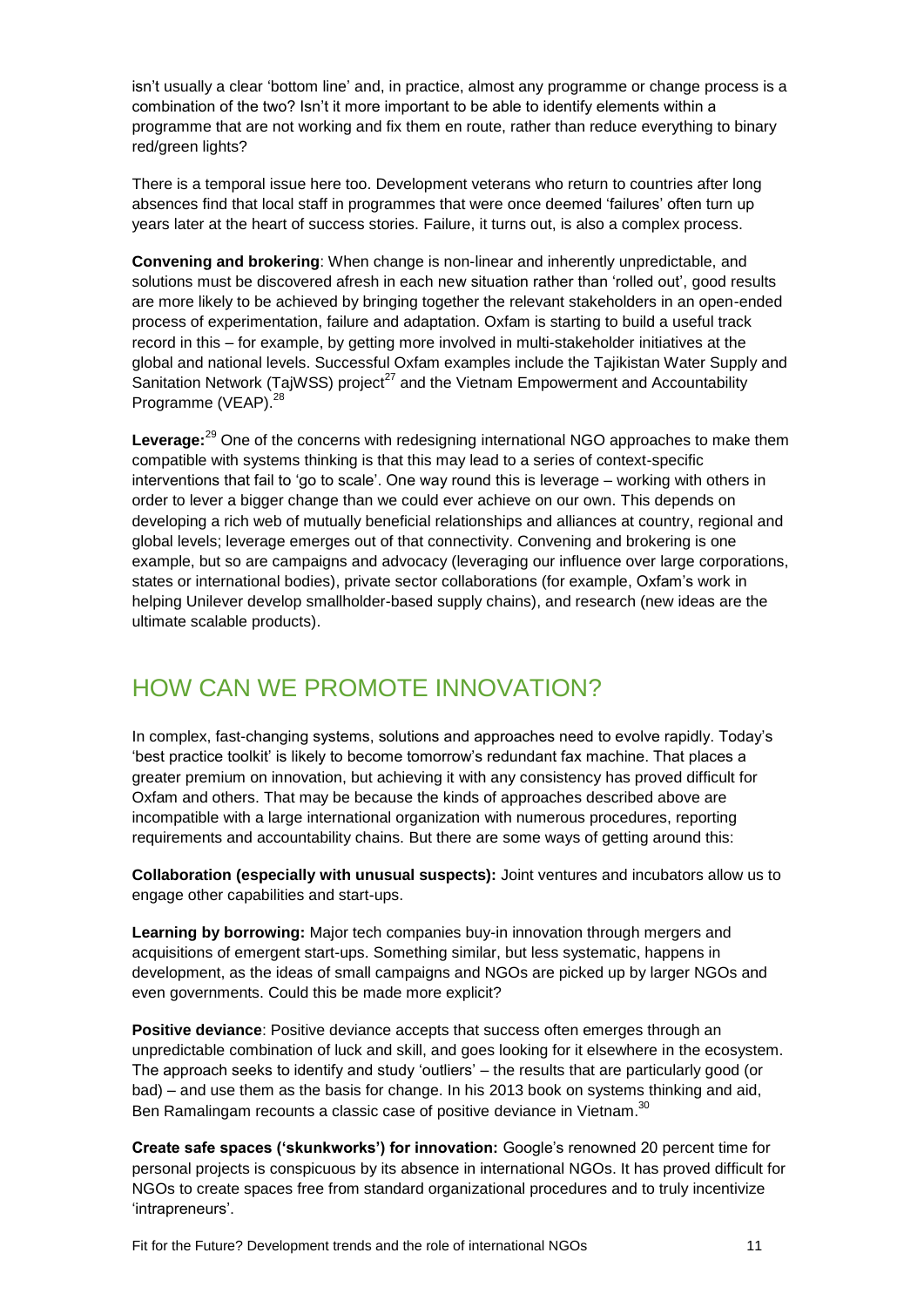**People not projects:** Individuals are often more flexible, agile and durable than projects. Is there a case for investing more in spotting, nurturing and backing leaders at all levels? The challenge is akin to spotting and training sports stars; do you wait until they emerge in the top flight and then work with them? Identify them earlier on, in junior teams (the developmental equivalent might be university or religious activists)? Or concentrate on promoting an enabling environment in which more and better leaders are likely to emerge? Current approaches by international NGOs are closest to the first (supporting and mentoring emergent leaders in communities and CSOs). University partnerships, scholarships, competitions and active leadership training and mentoring could expand the range of options available.

**Spinning off successful innovations as start-ups**: As tech universities do with new ideas, or Oxfam has done in the past with New Internationalist – initially an Oxfam/Christian Aid project that then became a hugely successful independent magazine – could be one way to maintain momentum and prevent backsliding into 'business as usual' approaches. But it does carry organizational costs in terms of 'losing' our success stories.

Examples of most of these approaches can already be found in Oxfam's work – for example, fast feedback loops in advocacy, use of theories of change in long-term development, and a willingness to take calculated risks in humanitarian response. What is proving elusive is making such innovations the norm rather than the exception, and replicating successful approaches (if not blueprints, given the importance of context).

### SEEING OUR WORK AS AN EXERCISE IN ECOSYSTEM MANAGEMENT

In the most recent edition of his book, Mike Edwards likens civil society to a diverse ecosystem.<sup>31</sup> Yet international NGO support for civil society more often resembles monoculture – finding and funding partners that ‗look like us' in terms of their institutional structure and discourse. But Edwards suggests a different way of doing things:

*"Always look for forms of associational life that "live" relatively independently in their context--not just the "usual suspects". They may be conservative-minded mosque associations in Lebanon (which Samir Khalaf shows are contributing to the development of tolerance), burial societies in South African townships (which played key social, economic and political roles under apartheid) or labor unions in France and Brazil (which have been prime movers in the burgeoning global justice movement)…*

*Second, we should focus on the associational ecosystem by fostering the conditions in which all of its components can function more effectively, alone and together. If the "soil" and the "climate" are right, associational life will grow and evolve in ways that suit the local environment. This requires support to as broad a range of groups as possible, helping them to work synergistically to defend and advance their visions of civic life, providing additional resources for them to find their own ways of marrying flexible, humane service with independent critique, and leaving them to sort out their relationships both with each other and with the publics who must support them..."*

A third option is for large, international NGOs or bilateral donors such as the Department for International Development (DFID) to play the role of an 'ecosystem gardener'. This could include finding ways to overcome the 'big money' problem (large aid agencies with relatively few staff can only sign large cheques) – for example, by developing ecosystem intermediaries which can break up large cheques into hundreds of small grants, or equity for spin-off organizations.

12 Fit for the Future? Development trends and the role of international NGOs A system-wide approach also includes deliberately building a more balanced risk/return portfolio. Using a finance analogy, an international NGO has clear needs (emergency or services) on which it needs to deliver at scale, efficiently, for incremental improvement (cf longterm investment with low risk and low return... such as a passive investment by a pension fund).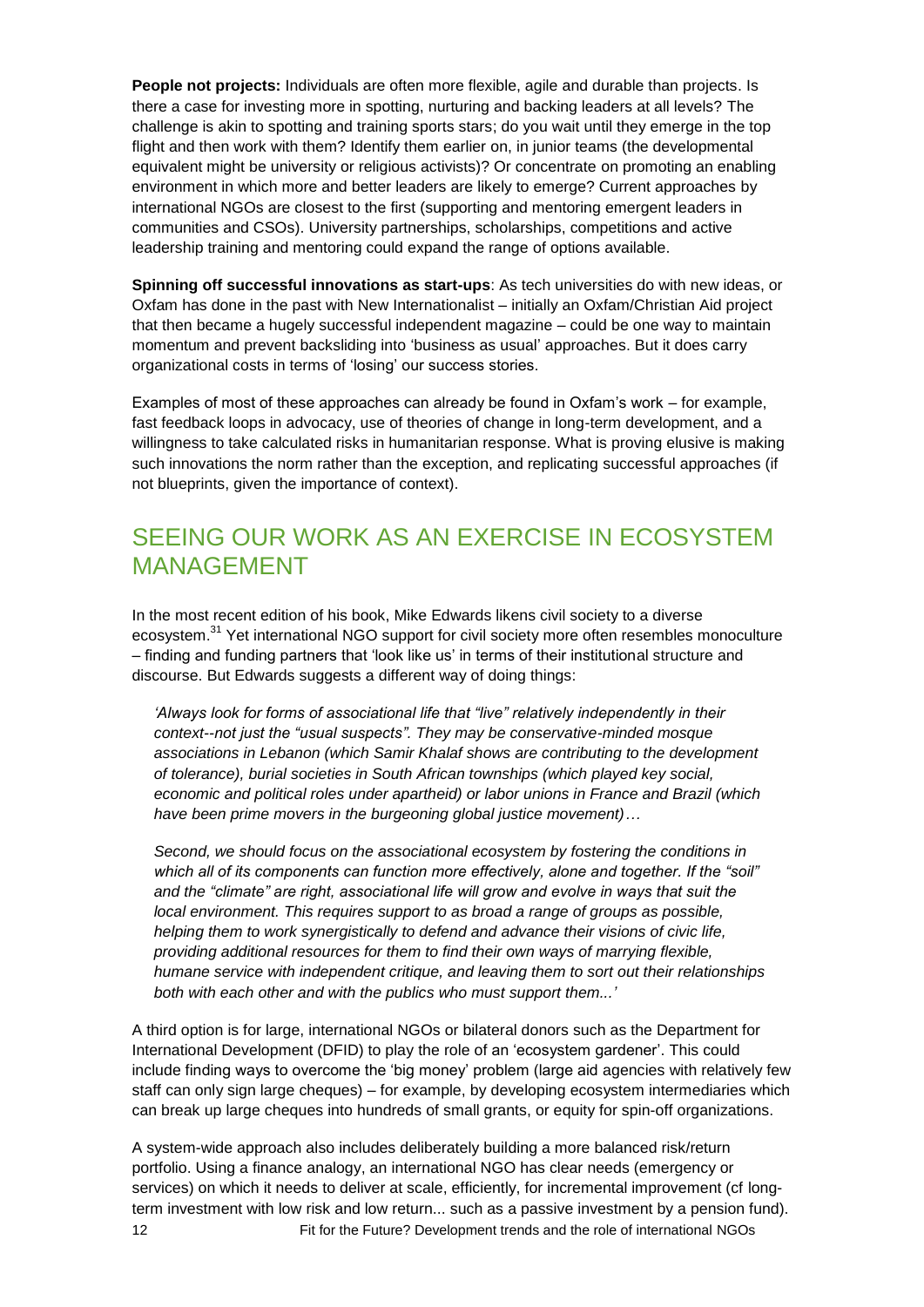But if it seeks to promote innovation, it needs to add riskier activities, focusing on disruption and exponential rewards and systemic impacts (cf a high-risk, high-return venture capitalist-type profile).

#### IMPLICATIONS FOR THE WAY WE RESPOND TO **EMERGENCIES**

A great deal of the previous discussion applies in equal measure to the three traditional 'siloes' of international NGO work – long-term development, humanitarian response and 'influencing' (otherwise known as campaigns and advocacy). But there are some important nuances. A recent paper by Ben Ramalingam and John Mitchell $32$  suggests four distinct models that emergency response organizations should be able to use, according to context:

*"Comprehensive model: here humanitarians attempt to strategically and operationally substitute for the domestic response because of the inability of governments and local actors – a good example is the Haiti earthquake response*

*Constrained model: here humanitarians are severely limited by domestic actors, government and others, who may be creating the crisis and/or actively restricting the delivery of aid – Syria is perhaps the most pertinent example*

*Cooperative model: here humanitarians need to work in close collaboration with domestic national and civil society actors, as well as development actors – the Philippines and Indonesia are good examples*

*Consultative model: here humanitarians fill gaps in nationally managed responses, typically in developed countries. Good examples are the Japanese tsunami of 2011, or the Sichuan earthquake in 2008."*

To some extent, these models echo Oxfam's own thinking on humanitarian response as being designed for the different quadrants of a 2x2 matrix based on whether a state is willing/unwilling and able/unable to respond to an emergency within its borders.<sup>33</sup>

Oxfam GB's International Programmes Director Olga Ghazaryan sees the current humanitarian system as facing a series of existential challenges. Western constructs of humanitarian response based on neutrality, impartiality and independence are being increasingly contested by the rise of new actors such as the Gulf states and the fallout from military adventures invoked in the name of 'responsibility to protect'. Recipient nation states are increasingly assertive in saying what aid should be provided, to whom and how, with the aim of using aid for political and sectarian purposes and as weapons of war. Access for Western agencies is becoming more restricted and 'no go' countries becoming more common; 'remote programming' may become a much greater feature of our work.

Oxfam trustee Nkoyo Toyo argues that the real challenge for international NGOs is political acceptance in a world of state fragmentation and piecemeal rejection of Western norms: 'legitimacy and relevance are much more important than size and agility'.

#### IMPLICATIONS FOR OUR INFLUENCING WORK

Our international nature and ability to influence policy inevitably gives international NGOs a comparative advantage. In light of the previous sections, some potential future roles stand out:

**Global governance**: While national and subnational interaction between national states and increasingly diverse domestic players will play an ever-more central role in development,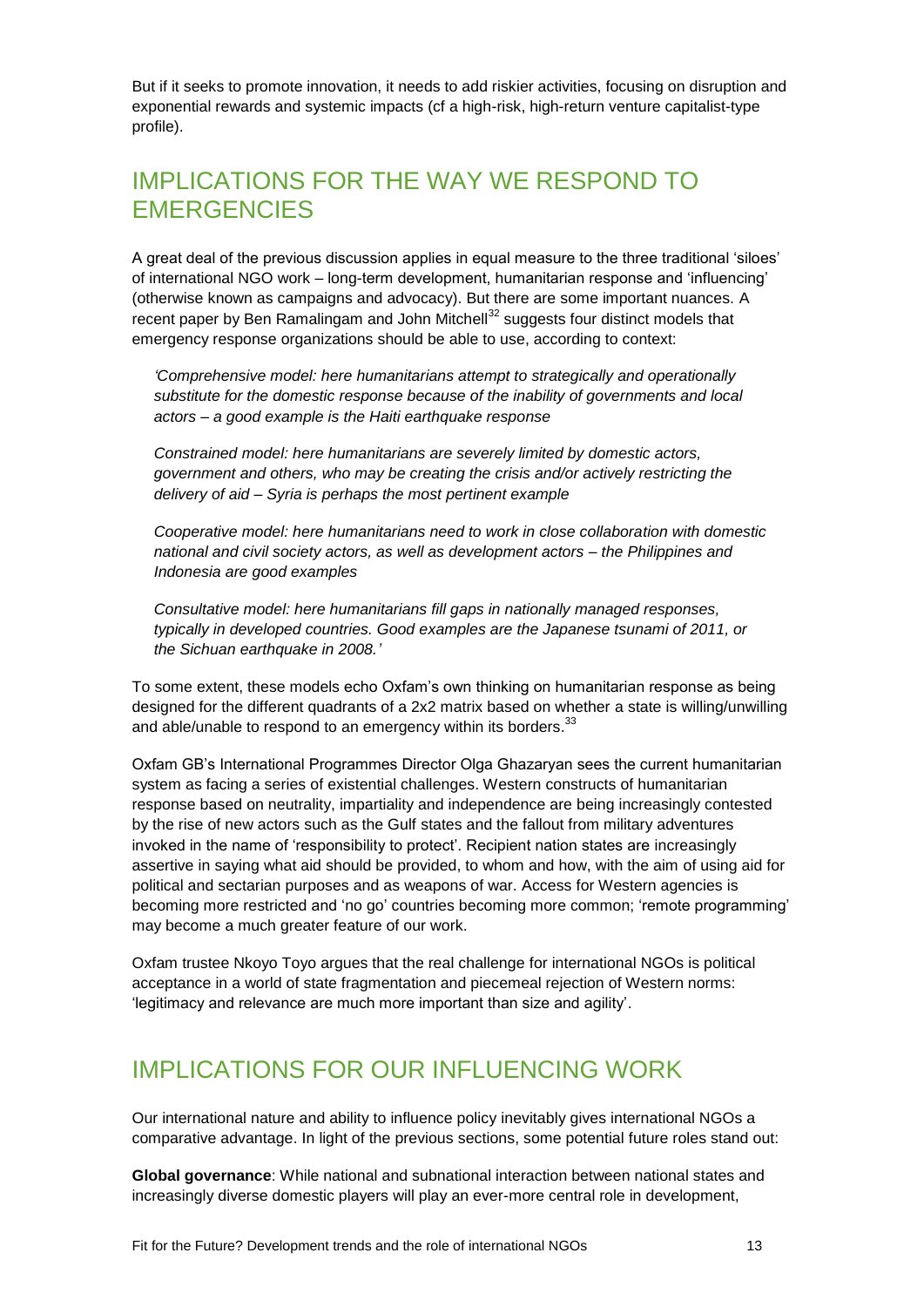international NGOs could choose to focus (at global or national level) on the growing number of collective action problems that are currently defeating the chaotic institutions of global governance. Examples include climate change, the narcotics trade and intellectual property rules.

**Global citizenship and norm shifts**: International NGOs have a fitful engagement with debates on social norms and citizen rights. Although it is less straightforward to measure effectiveness of these kinds of activities, striving to influence and accelerate normative shifts around the rights of any number of groups that currently face discrimination (whether women, indigenous communities, disabled people, elderly people, gays and lesbians) is an important activity that lends itself to an international approach.

**Putting our own house in order**: The Washington-based Center for Global Development has made a virtue of lobbying exclusively for policy improvements in rich countries in areas such as climate change, aid policy or tax havens. International NGOs have engaged with this advocacy agenda to some extent, but there is certainly scope for expanding actions to include new and pressing topics such as migration policy.

**Local-to-global linking**: The convening and brokering role of international NGOs can easily span national borders – for example, in multi-stakeholder initiatives in global supply chains such as the Ethical Trading Initiative.<sup>34</sup> On the new generation of 'one world' issues such as obesity, tobacco or road traffic accidents, international NGOs could play a useful initial role in facilitating Southern contacts and exchanges with Northern campaigners and experts who have a track record of success.

John Gaventa and Rajesh Tandon highlight how important international mobilization is to an increasing number of national struggles.<sup>35</sup> Success depends in part on a new tier of heroic ‗hybrid mediators' who manage to simultaneously stay rooted in community struggles and navigate the international system, moving between them and speaking both their languages with equal facility. International NGOs are well placed to support such activities. An international presence could also be a strength in encouraging South–South exchanges between activists, as Oxfam increasingly does in global programmes such as Raising Her Voice.<sup>36</sup>

**Boots on the ground**: Our on-the-ground presence in developing countries, either via partners or through direct programming, provides international NGOs with a potential 'prairie dog' role of spotting new trends, successful innovations and/or raising the alarm when necessary (e.g. where governments are constraining civil society space). However, for this to function, there need to be effective feedback systems in place. Influencers are sometimes too caught up in their own ideas and networks to spot when things have changed in the 'outside' world, even when those changes bring new opportunities. Field staff on the ground may be better placed to spot relevant trends, as may journalists or other observers. How do we get better 'early warning systems' in place to pick up on such signals? A monthly ring-round of 1,000 key informants? A big data-scraping exercise to spot words appearing more frequently on Twitter or in email subject headings?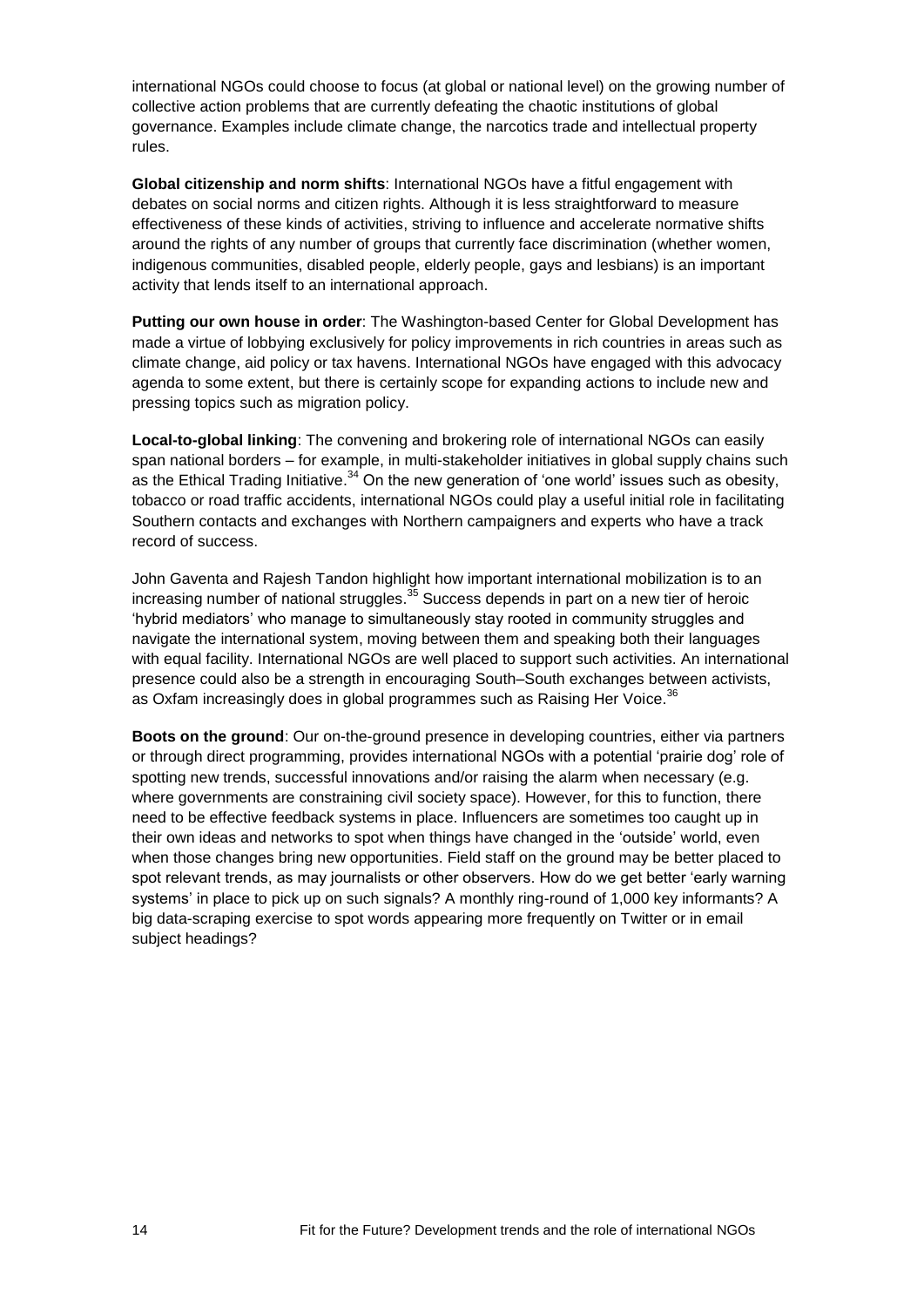# 5 FINAL THOUGHTS: WHAT TO DROP; BIG QUESTIONS TO ASK

It is always much harder (and more controversial) to suggest things we should *stop* doing. In terms of engaging in developing countries, the litmus tests in deciding whether to work on a given issue should include the following:

- Are local organizations working on the issue already or likely to be doing so in the next 10 years?
- Does any direct programming have a clear link to systemic impact (e.g. by acting as a pilot, or providing ammunition and legitimacy – 'skin in the game') for national influencing)?
- What benefits does an international footprint bring?
- If we do intervene, how do we exit, as soon as possible, in favour of local actors?

In terms of engaging in the North or at a global level, we need to ask:

- Do we currently have or could we develop legitimacy and credibility on the issue?
- Is there a realistic prospect of success?

#### SOME FINAL DIFFICULT QUESTIONS

Writing this paper has left me with some lingering doubts and questions.

**1. Does size matter?** Who is best placed to adopt the new ways of thinking and working discussed in this paper: major international NGOs with their advantages of large knowledge bases and economies of scale, more agile ‗guerrilla' organizations like Global Witness, or single-issue institutions like the Ethical Trading Initiative? Is it the case, as Chris Roche puts it, that: 'you can't take a supertanker white-water rafting'?<sup>37</sup>

According to a recent paper by Hugo Slim: ‗The question of NGO scale will become a major issue in NGO politics over the next twenty years.<sup>' 38</sup> He argues that a handful of international NGOs have decided to make global scale a priority, even if it comes at the cost of greater compromise in choice of partners and messaging. Other NGOs, including Oxfam, are torn, 'but the question of growth now faces every INGO as many of them fear being left behind'.

One option might be a ‗conscious uncoupling' in which Oxfam transitions from a supertanker to a flotilla, with a medium-sized mother ship and a fleet of small, independent spin-offs and startups. The smaller, more nimble rafts could include individuals backing potential leaders (whether inside the international NGO circle or beyond) with money and a licence to operate, while minimising the restrictions of reporting requirements and sign-off.

But international NGOs could also back local CSOs to become more effective rafts. Mike Edwards argues that international NGOs should increasingly take up the role of boatyard, equipping grassroots organizations by 'strengthening the financial independence of voluntary associations, since dependence on government contracts, foundations or foreign aid is the Achilles heel of authentic civic action. Supporting locally endowed, independent grant-making foundations or community foundations is especially useful.'

But there are trade-offs. Scale allows organizations to experiment and exchange ideas between countries and programmes. When it comes to influence, small is seldom beautiful – governments are more likely to listen to bigger players given their reach, particularly when they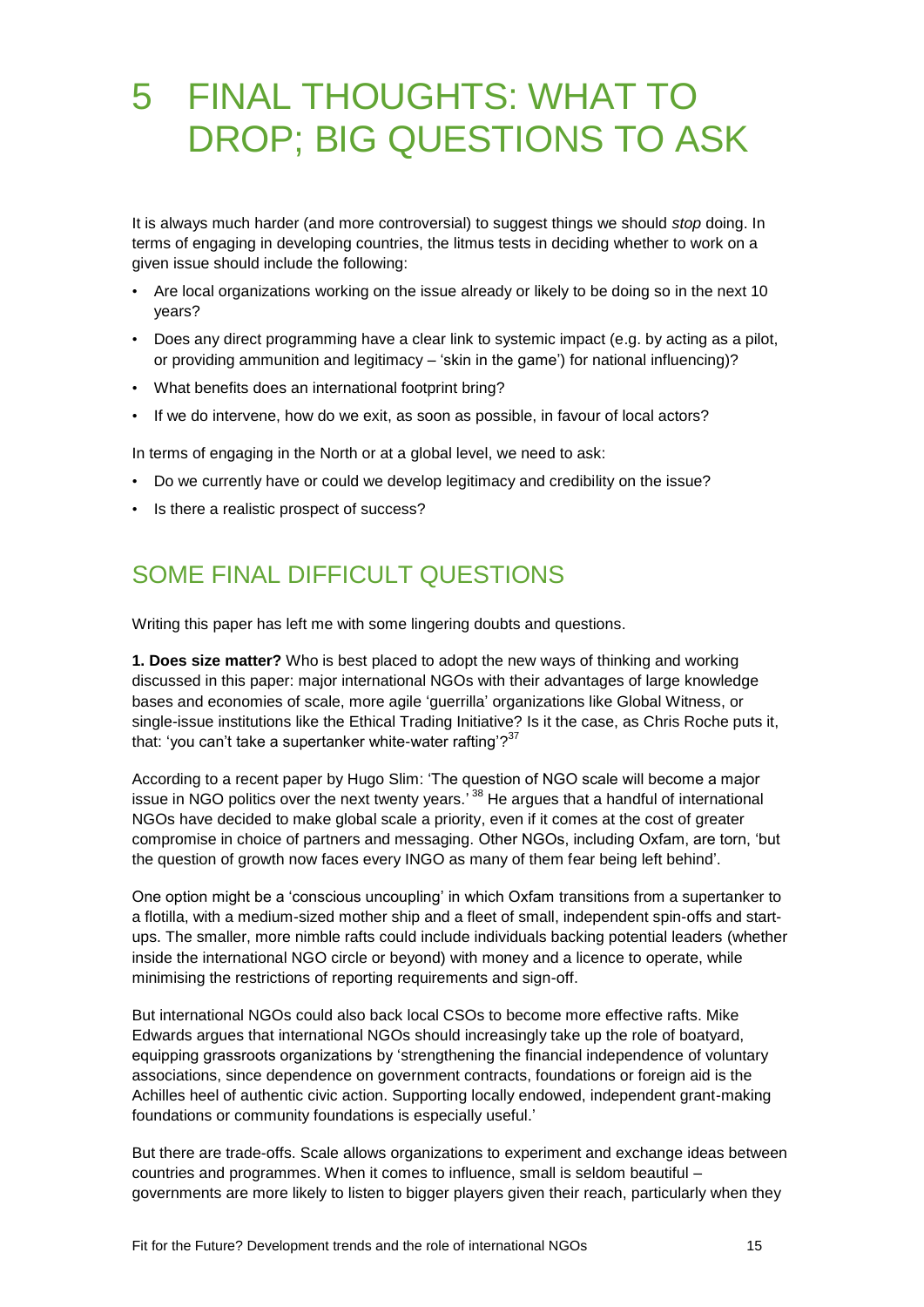have 'skin in the game' in the form of direct programming and staff on the ground. What kind of hybrid combination of scale and subsidiarity provides the optimal blend of flexibility and clout?

**2. Should we increase investment in 'change capital'?** As the rate of change in development has accelerated, the ratio of 'change capital' to 'delivery capital' needs to change too. Big businesses (such as Google or GlaxoSmithKline) in fast-evolving sectors invest far more in research, experimentation and innovation than a company that builds roads or makes T-shirts. For Oxfam, this is reflected in its increased focus on 'thought leadership', research and innovation; but what constitutes good or bad practice in this space? What is the optimum position on the spectrum between innovation and delivery? And would funders and supporters be happy to see more of their cash go on experimentation and learning, rather than direct delivery?

**3. What kind of innovation capacity is it realistic to aspire to?** We international NGOs are always urging ourselves to be more agile, flexible and innovative. But despite some notable successes, we often find it very hard to work like this. Oxfam has been promising to 'go urban' in its strategic plans for several decades, with only limited results. Unless we explicitly discuss, understand and address the political economy of inertia (typically a combination of ideas, institutions and interests<sup>39</sup>), these kinds of discussions are unlikely to reach a different outcome.

#### **4. What does this mean for the kinds of people we employ and how we support them?**

Working in the ways described above involves many features of being an entrepreneur or maverick – deeply embedded in the real world, spotting opportunities, embracing doubt and ambiguity, taking risks, living on your wits. That does not strike me as a typical profile for the kind of staff international NGOs currently recruit. What would need to change in terms of HR practices (recruitment, training, performance management, incentives and internal narratives) to get from how we work now, to how we need to work in future?

**5. What does this mean for our Funding relationships?** We can only do things if they are funded. Innovations such as those referred to earlier in Tanzania and Tajikistan were driven by striking examples of 'Good Donorship' (from DFID and the Swiss Development Agency respectively), with individual countries willing to consider longer timelines and more flexible approaches to how they 'do' development. How can we build on these examples to give funders more of an appetite for these kinds of shifts in agencies' approach? What kinds of partnerships, instruments and influencing activities could increase the funding pot for innovative approaches? In an increasing number of situations, the classic 'aid project' is divided up into ex-ante analysis and design, which then receives funding, is implemented more or less unchanged, and is unlikely to be fit for purpose. We, the aid agencies, and the people and communities we work with and for, need new aid modalities that explicitly support experimentation, iteration and redesign.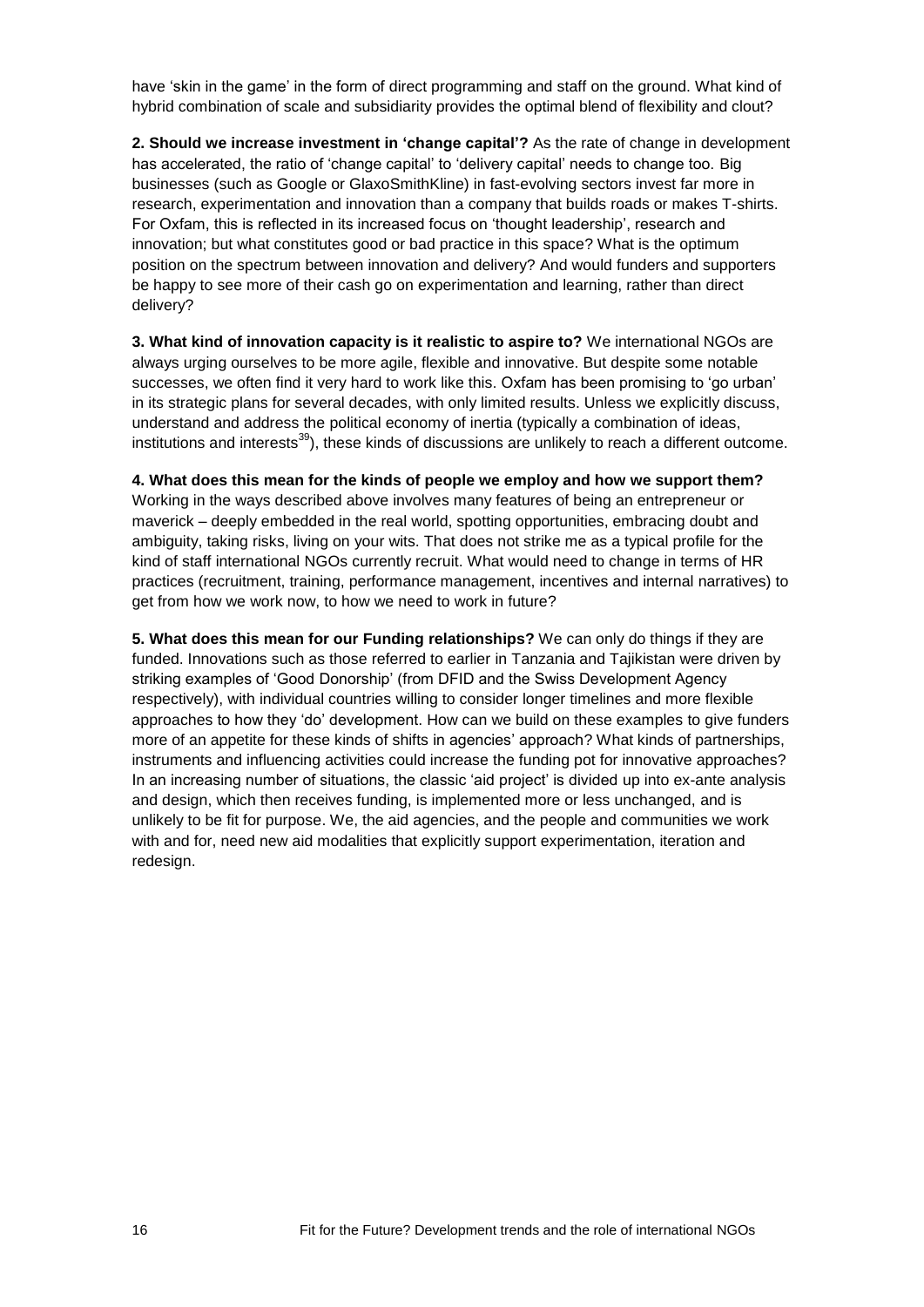#### BIBLIOGRAPHY

All URLs were accessed in May 2015 unless otherwise stated.

Acemoglu, D. and Robinson, J.A. (2012) *Why Nations Fail: The Origins of Power, Prosperity and Poverty*, London: Profile Books Limited

Alkire, S. and Robles Aguilar, G. (2015) ‗High Visibility: How Disaggregated Metrics help to Reduce Multidimensional Poverty', Oxford: Oxford Poverty & Human Development Initiative, www.ophi.org.uk/wp-content/uploads/Global-MPI-highlights-briefing-Jan-2015.pdf

Andrews, M. (2013) *The Limits of Institutional Reform in Development: Changing Rules for Realistic Solutions*, New York: Cambridge University Press

Bond (2015) ‗Tomorrow's World: How Might Megatrends in Development Affect the Future Roles of UK-based INGOs?' London: Bond, www.bond.org.uk/data/files/publications/Tomorrows\_World\_230215.pdf

Booth, D. (2013) 'Facilitating Development: An Arm's Length Approach to Aid', London: Overseas Development Institute, [www.odi.org/sites/odi.org.uk/files/odi-assets/publications](http://www.odi.org/sites/odi.org.uk/files/odi-assets/publications-opinion-files/8330.pdf)[opinion-files/8330.pdf](http://www.odi.org/sites/odi.org.uk/files/odi-assets/publications-opinion-files/8330.pdf)

Carothers, T. and Brechenmacher, S. (2014) ‗The civil society flashpoint: Why the global crackdown? What can be done about it? From Poverty to Power blog, 6 March, [http://oxfamblogs.org/fp2p/the-civil-society-flashpoint-why-the-global-crackdown-what-can-be](http://oxfamblogs.org/fp2p/the-civil-society-flashpoint-why-the-global-crackdown-what-can-be-done-about-it/)[done-about-it/](http://oxfamblogs.org/fp2p/the-civil-society-flashpoint-why-the-global-crackdown-what-can-be-done-about-it/)

Cole, H. (2014) 'Are progressive cities the key to solving our toughest global challenges?' From Poverty to Power blog, 2 September, [http://oxfamblogs.org/fp2p/are-progressive-cities-the-key](http://oxfamblogs.org/fp2p/are-progressive-cities-the-key-to-solving-our-toughest-global-challenges/)[to-solving-our-toughest-global-challenges/](http://oxfamblogs.org/fp2p/are-progressive-cities-the-key-to-solving-our-toughest-global-challenges/)

Edwards, M. (2014) *Civil Society,* third edition, Cambridge: Polity Press

Evans, A. (2015) ‗The Restorative Economy: Completing our Unfinished Millennium Jubilee', Tear Fund, (forthcoming)

Gaventa, J. and Tandon, R. (2010) *Globalizing Citizens: New Dynamics of Inclusion and Exclusion*, London: Zed Books

Green, D. (2015) ‗The Chukua Hatua Accountability Programme, Tanzania', Oxford: Oxfam International, [http://policy-practice.oxfam.org.uk/publications/the-chukua-hatua-accountability](http://policy-practice.oxfam.org.uk/publications/the-chukua-hatua-accountability-programme-tanzania-338436)[programme-tanzania-338436](http://policy-practice.oxfam.org.uk/publications/the-chukua-hatua-accountability-programme-tanzania-338436)

Green, D. (2014) ‗You can't take a supertanker white-water rafting: what future for international NGOs?' From Poverty to Power blog, 10 December, http://oxfamblogs.org/fp2p/you-cant-take-asupertanker-white-water-rafting-what-future-for-international-ngos/

Green, D. (2013a) "Convening and brokering" in practice: sorting out Tajikistan's water problem', From Poverty to Power blog, 17 January, [http://oxfamblogs.org/fp2p/convening-and](http://oxfamblogs.org/fp2p/convening-and-brokering-in-practice-sorting-out-tajikistans-water-problem/)[brokering-in-practice-sorting-out-tajikistans-water-problem/](http://oxfamblogs.org/fp2p/convening-and-brokering-in-practice-sorting-out-tajikistans-water-problem/)

Green, D. (2013b) 'How complexity thinking cut malnutrition in Vietnam by two thirds', From Poverty to Power blog, 8 November, [http://oxfamblogs.org/fp2p/how-complexity-thinking-cut](http://oxfamblogs.org/fp2p/how-complexity-thinking-cut-malnutrition-in-vietnam-by-two-thirds/)[malnutrition-in-vietnam-by-two-thirds/](http://oxfamblogs.org/fp2p/how-complexity-thinking-cut-malnutrition-in-vietnam-by-two-thirds/)

Green, D. (2013c) ‗Learning the lessons: why is change NOT happening in the response to hunger crises?' From Poverty to Power blog, 19 April, http://oxfamblogs.org/fp2p/learning-thelessons-why-is-change-not-happening-in-the-response-to-hunger-crises/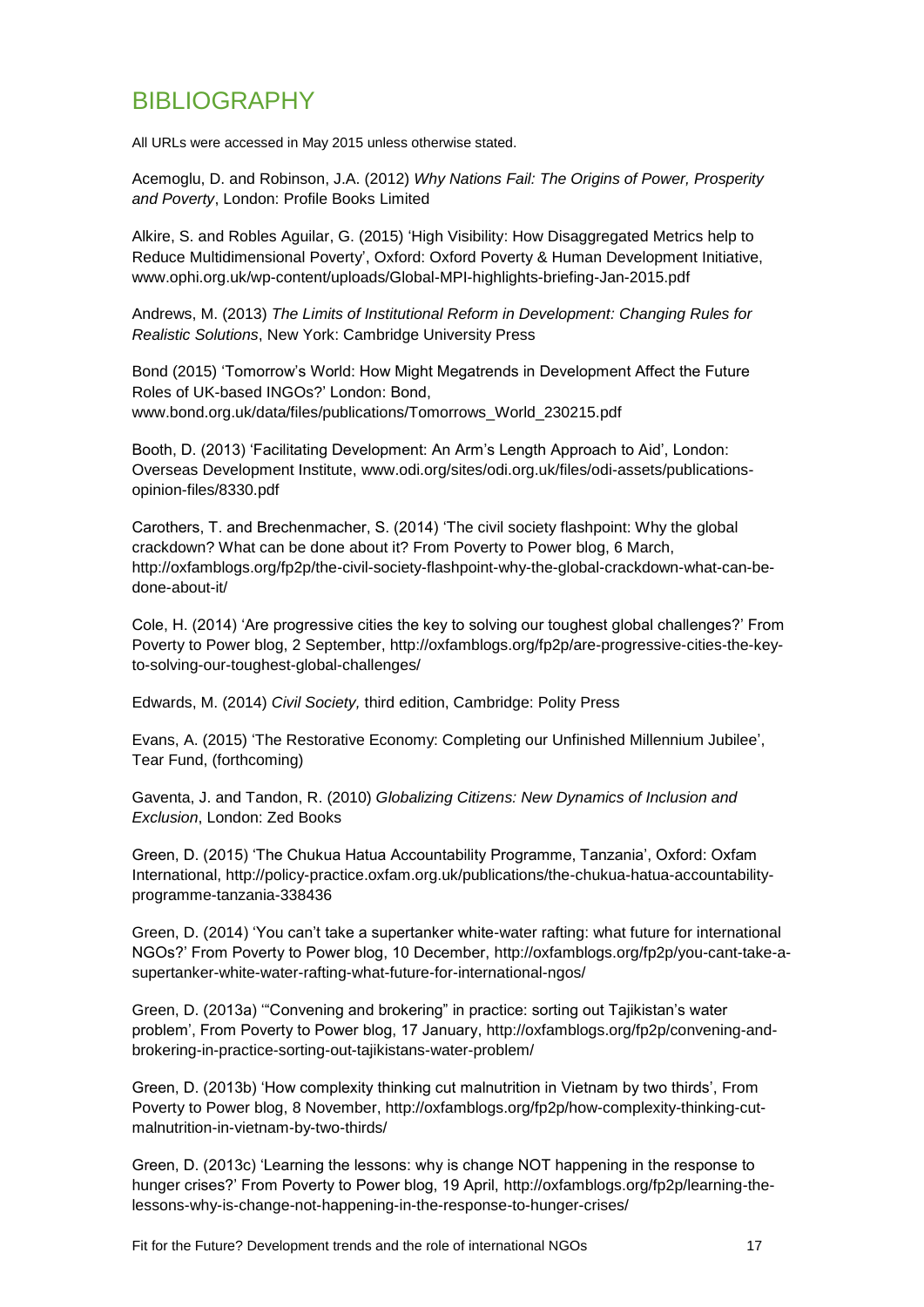Green, D. (2013d) 'What is "leverage"? Anatomy of a fuzzword', From Poverty to Power blog, 13 December, http://oxfamblogs.org/fp2p/what-is-leverage-anatomy-of-a-fuzzword/

Green, D. (2013e) ‗What's the link between feminist movements and violence against women?' From Poverty to Power blog, 15 August, [http://oxfamblogs.org/fp2p/whats-the-link-between](http://oxfamblogs.org/fp2p/whats-the-link-between-feminism-and-violence-against-women/)[feminism-and-violence-against-women/](http://oxfamblogs.org/fp2p/whats-the-link-between-feminism-and-violence-against-women/)

Green, D. (2012) ‗How should our influencing strategy vary with the kind of state we're working in?' From Poverty to Power blog, 27 June, http://oxfamblogs.org/fp2p/how-should-ourinfluencing-strategy-vary-with-the-kind-of-state-were-working-in/

Green, D. (2010) 'Is BRAC the first international NGO from the South?' From Poverty to Power blog, 5 March,<http://oxfamblogs.org/fp2p/is-brac-the-first-international-ngo-from-the-south/>

Green, D. (forthcoming) ‗The Age of Development: Mission Accomplished or RIP?' *Geography* Journal

Hartigan, P. (2014) ‗Why social entrepreneurship has become a distraction: it's mainstream capitalism that needs to change', From Poverty to Power blog, 5 August, [http://oxfamblogs.org/fp2p/why-social-entrepreneurship-has-become-a-distraction-its](http://oxfamblogs.org/fp2p/why-social-entrepreneurship-has-become-a-distraction-its-mainstream-capitalism-that-needs-to-change/)[mainstream-capitalism-that-needs-to-change/](http://oxfamblogs.org/fp2p/why-social-entrepreneurship-has-become-a-distraction-its-mainstream-capitalism-that-needs-to-change/)

International Civil Society Centre (ICSC) (2013) 'Riding the Wave (rather than being swept away)',<http://icscentre.org/area/riding-the-wave>

Kharas, H. and Rogerson, A. (2012) ‗Horizon 2025: Creative Destruction in the Aid Industry', London: Overseas Development Institute

Levy, B. (2014) *Working with the Grain: Integrating Governance and Growth in Development Strategies*, Oxford: Oxford University Press

Malloch-Brown, Mark, *The Unfinished Global Revolution*, (New York: Penguin, 2011)

Peterson, K., Mahmud, A. and Weissburg, R. (undated) 'Ahead of the Curve: Insights for the International NGO of the Future', FSG, [www.fsg.org/publications](http://www.fsg.org/publications)

Ramalingam, B. (2013) *Aid on the Edge of Chaos: Rethinking International Cooperation in a Complex World*, Oxford: Oxford University Press

Ramalingam, B. and Mitchell, J. (2014) 'Responding to Changing Needs: Can the Humanitarian Sector Adapt to the "New Normal"?'

Roche, C. and Hewett, A. (2013) 'The End of the Golden Age of International NGOs?' Paper Presented at the Australian Council for International Development/University Linkage **Conference** 

Slim, H. (2013) 'NGOs and the Future: A Think Piece', Australian Council for International Development, www.acfid.asn.au/learning-development/files/ngos-and-the-future-a-thinkpiece/view

Thorpe, J. (2014) 'Business and International Development: Is Systemic Change Part of the Business Approach?' Brighton: Institute of Development Studies

Wells-Dang, A. and Quang Tu, P. (2014) 'Is advocacy only feasible in formal democracies? Lessons from six multi-stakeholder initiatives in Vietnam', From Poverty to Power blog, 30 April, [http://oxfamblogs.org/fp2p/can-you-only-do-advocacy-in-formal-democracies-lessons-from-6](http://oxfamblogs.org/fp2p/can-you-only-do-advocacy-in-formal-democracies-lessons-from-6-multi-stakeholder-initiatives-in-vietnam/) [multi-stakeholder-initiatives-in-vietnam/](http://oxfamblogs.org/fp2p/can-you-only-do-advocacy-in-formal-democracies-lessons-from-6-multi-stakeholder-initiatives-in-vietnam/)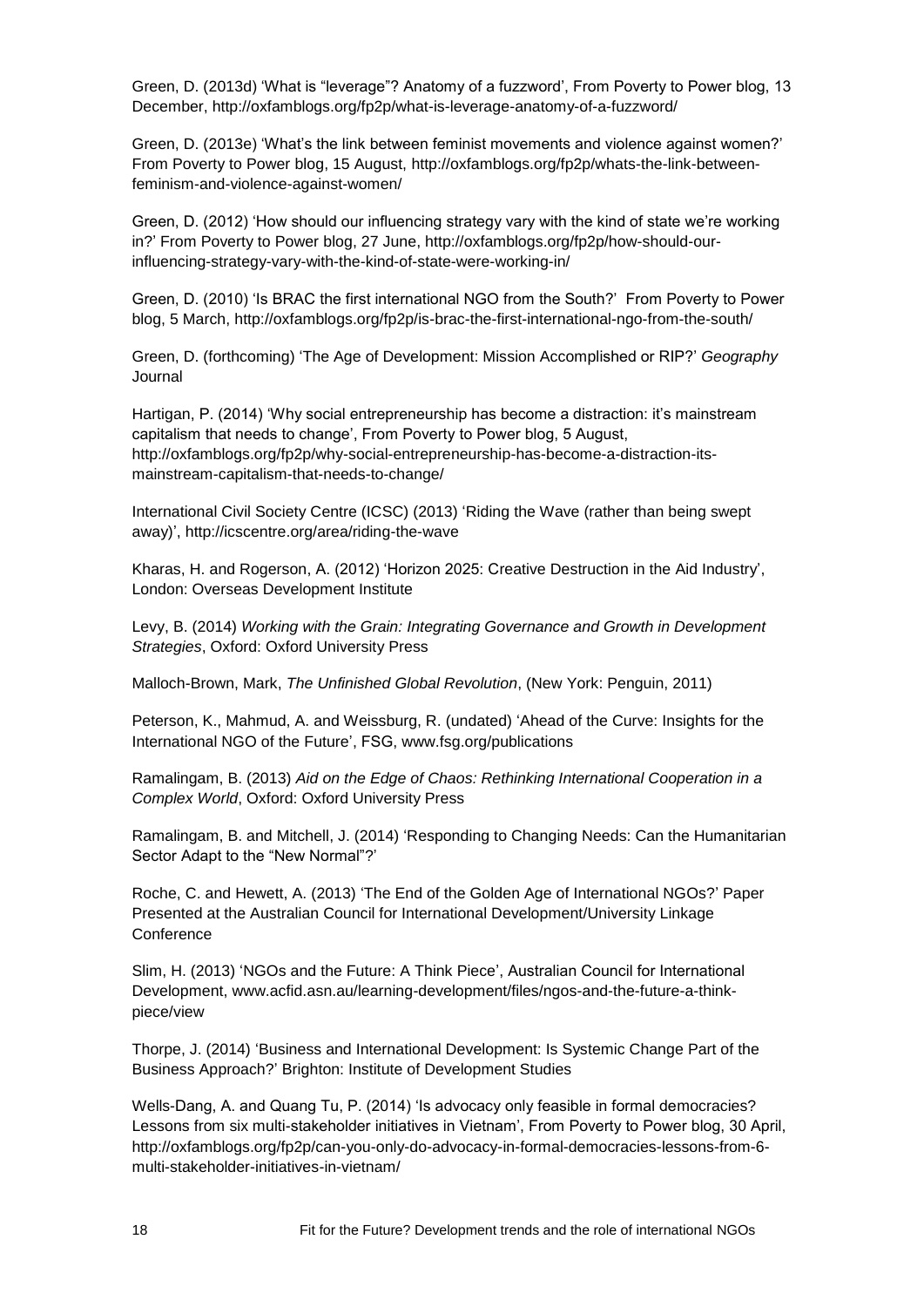### **NOTES**

- See, for example, Green (forthcoming), Roche and Hewett (2013), Evans (2015), Peterson *et al.* (undated), ICSC (2013)
- Alkire and Robles Aguilar (2015)
- Kharas and Rogerson (2012)
- Cole (2014)
- Acemoglu and Robinson (2012)
- Levy (2014)
- <http://www.bracinternational.nl/en/>
- Green (2010)
- Carothers and Brechenmacher (2014)
- *Ibid*.
- www.givedirectly.org/
- www.avaaz.org/en/
- Malloch-Brown (2011)
- Evans (2015)
- Personal communications, January 2015
- Much of this section draws on early drafts of my forthcoming book, How Change Happens. Please let me know if you would like to be included in the consultation process on the draft text, due June 2015
- Booth (2013)
- The DDD Manifesto,<http://buildingstatecapability.com/the-ddd-manifesto/>
- Andrews (2013)
- 20 MacArthur Foundation website, 'About the MacArthur Fellows Program', www.macfound.org/pages/about-macarthur-fellows-program/
- Developmental Leadership Program (DLP) website, www.dlprog.org/
- Green (2013e)
- Hartigan (2014)
- Thorpe (2014)
- www.tripadvisor.co.uk/
- Green (2015)
- Green (2013a)
- Wells-Dang and Quang Tu (2014)
- Green (2013d)
- Green (2013b)
- Edwards (2014)
- Ramalingam and Mitchell (2014)
- Green (2012)
- http://www.ethicaltrade.org/
- Gaventa and Tandon (2010)
- Oxfam Raising Her Voice programme, http://policy-practice.oxfam.org.uk/our-work/citizenstates/raising-her-voice
- Green (2014) /
- Slim (2013)
- Green (2013c)